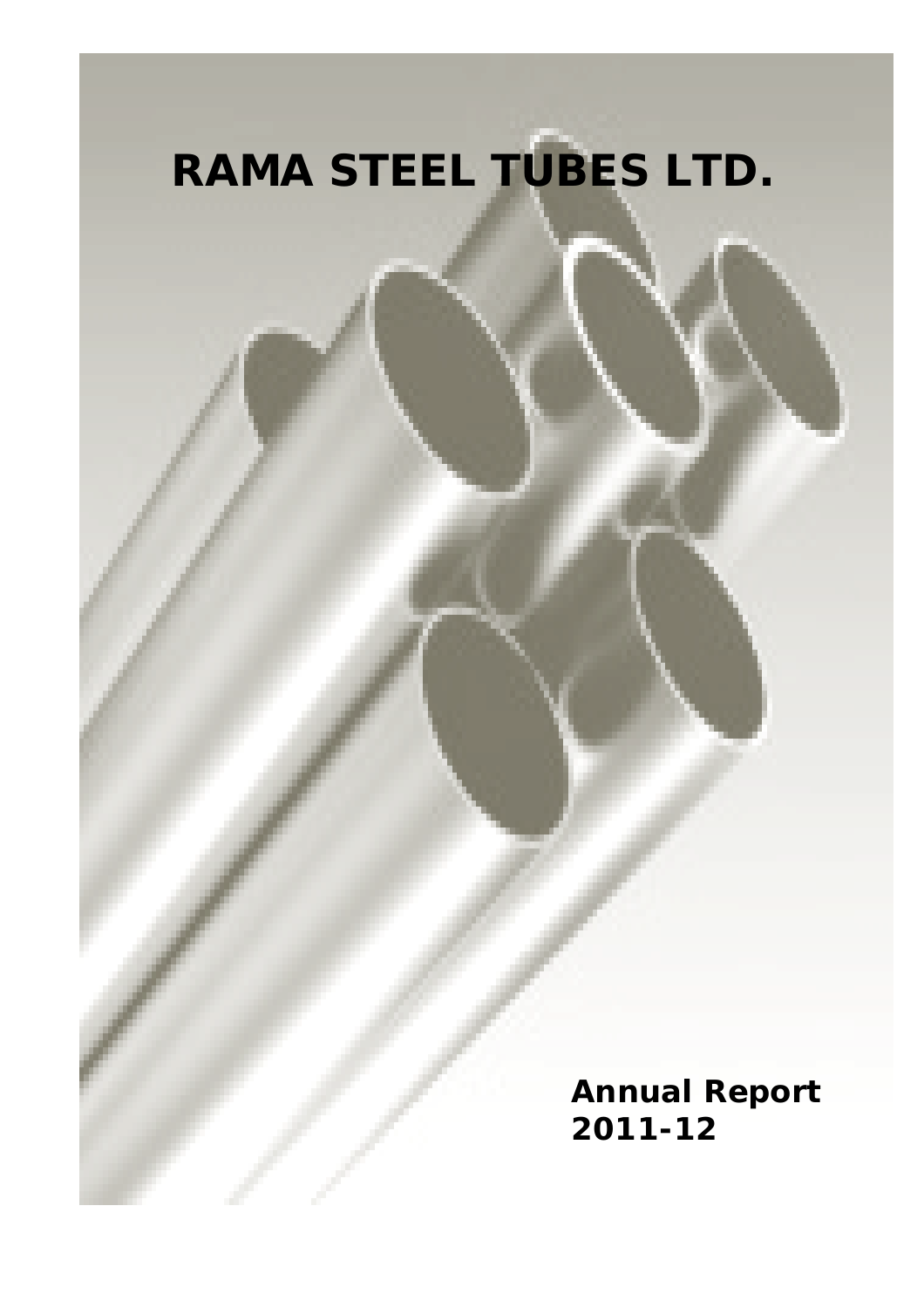# RAMA STEEL TUBES LIMITED

## BOARD OF DIRECTORS

| NARESH KUMAR BANSAL     | it is a      | <b>Managing Director</b> |
|-------------------------|--------------|--------------------------|
| RICHI BANSAL            | t i          | Whole Time Director      |
| RAJEEV KOHLI            | $\mathbf{L}$ | Director                 |
| SURENDER KUMAR SHARMA : |              | Director                 |

# AUDITORS

VAPS & COMPANY Chartered Accountants New Delhi

# BANKERS

CANARA BANK Hauz Quazi, Delhi-06

| REGISTERED OFFICE : - | 15/1, IInd Floor, Asaf Ali Road, New |
|-----------------------|--------------------------------------|
|                       | Delhi - 110 002                      |

WORKS -: B-5 & 21, Site IV, Industrial Area, Sahibabad (U.P)

| Page No.<br>Contents                         |                |
|----------------------------------------------|----------------|
|                                              |                |
|                                              | $\mathcal{P}$  |
|                                              | $\overline{7}$ |
|                                              | 11             |
|                                              | 12             |
|                                              | 13             |
|                                              | 14             |
| Annexure for Significant Accounting Policies | 25             |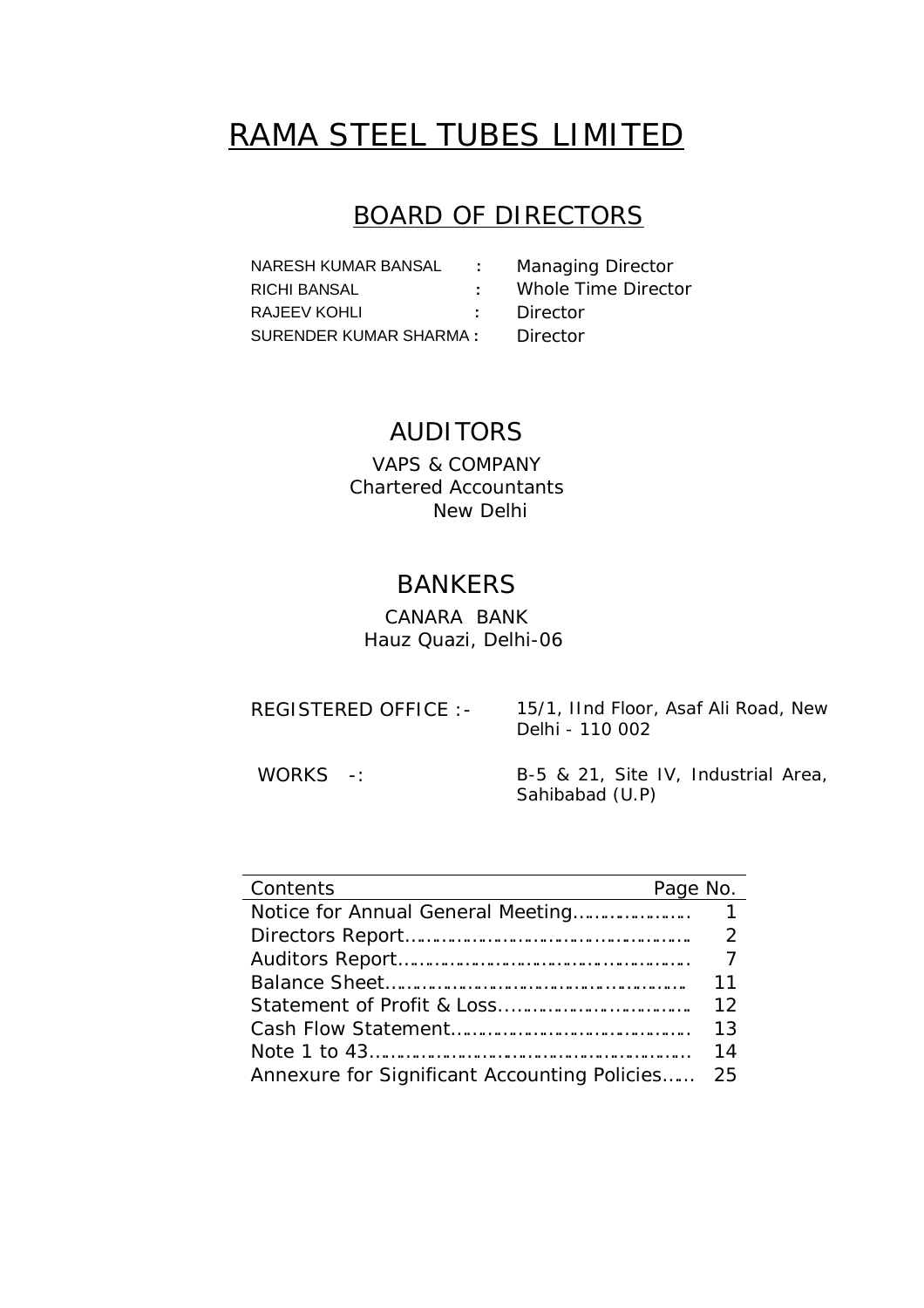

- **NOTE :** 1. Shareholders are requested to bring their copy of the Annual Report with them to the Annual General Meeting.
	- 2. No gifts or coupons would be given to the shareholders for attending the Annual General Meeting.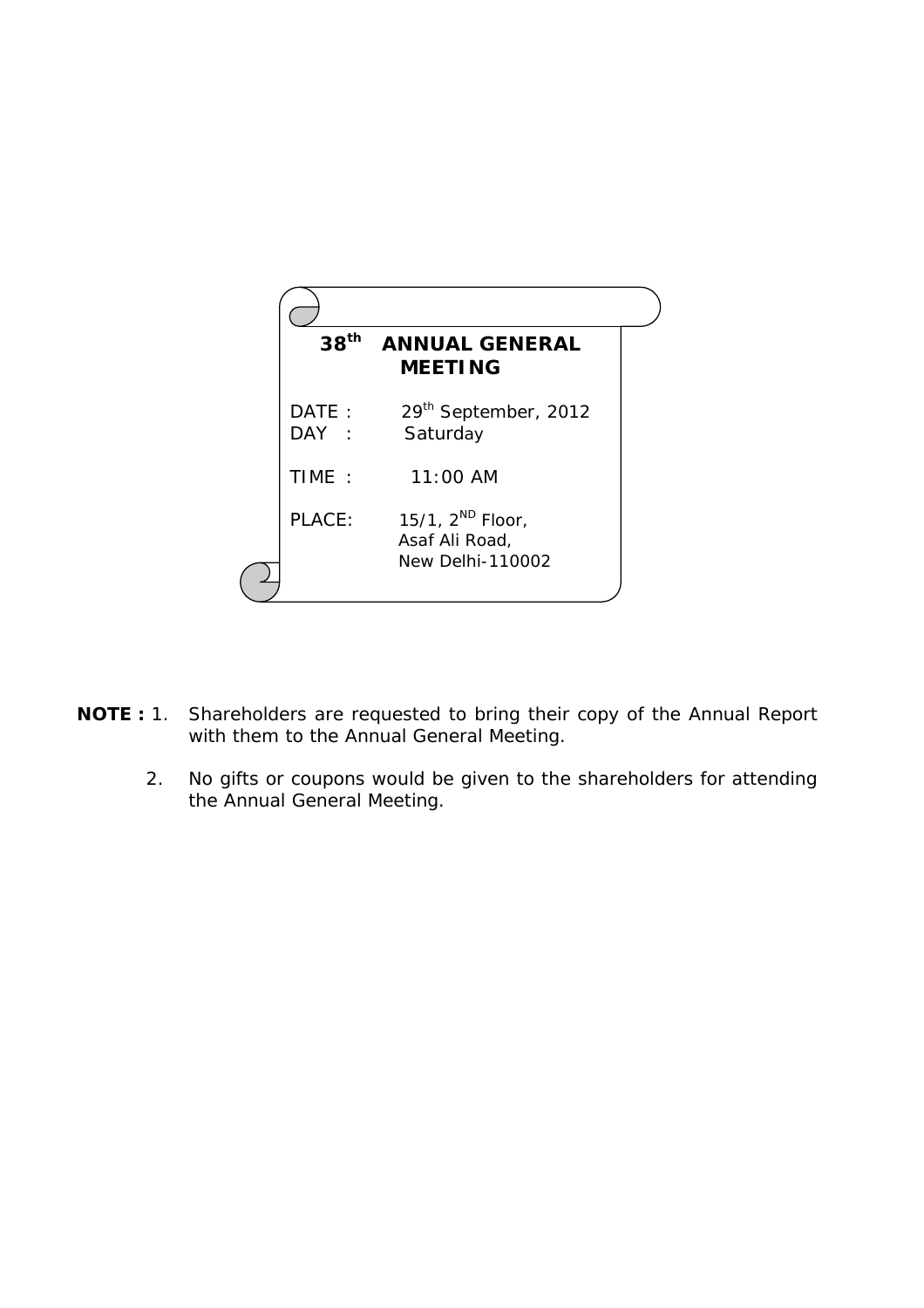### **Notice of Annual General Meeting**

Notice is hereby given that the Thirty Eighth Annual General Meeting of the Company will be held on Saturday the 29<sup>th</sup> day of September, 2012, at 11.00 A.M. at 15/1, (2<sup>nd</sup> Floor), Asaf Ali Road, New Delhi-110002 to transact the following business :-

### **ORDINARY BUSINESS**

- 1. To consider and adopt the Audited Balance Sheet as at 31st March 2012 and the Profit and Loss Account for the year ended on that date together with Report of Directors and Auditors thereon.
- 2. To appoint the Auditors and to fix their remuneration.
- 3. To appoint a Director in place of Shri Naresh Kumar Bansal who retires by rotation and being eligible offers himself for reappointment.

By Order of the Board

**Sd/- NARESH KUMAR BANSAL Managing Director**

Place: New Delhi Dated: 29<sup>th</sup> August 2012

### **Notes:**

- 1. **A member entitled to attend and vote is entitled to appoint a proxy to attend and vote for him/herself and the proxy need not to be a member. a proxy in order to be effective, must**
- 2. The Register of members and share transfer books of the company will remain closed on Saturday, the 29<sup>th</sup> September 2012.
- 3. Members are requested to intimate the company immediately of any change in their addresses, at the registered office of the company.
- 4. The shareholders desiring any information as regards accounts are requested to write to the company at least one week prior to the date of the meeting so as to enable the management to keep the information ready.
- 5. Members/Proxies should bring the attendance slip sent herewith duly filled in for attending the meeting.
- 6. Members are requested to bring their own copies of annual report and accounts with them for the meeting as no spare copies would be available in the meeting.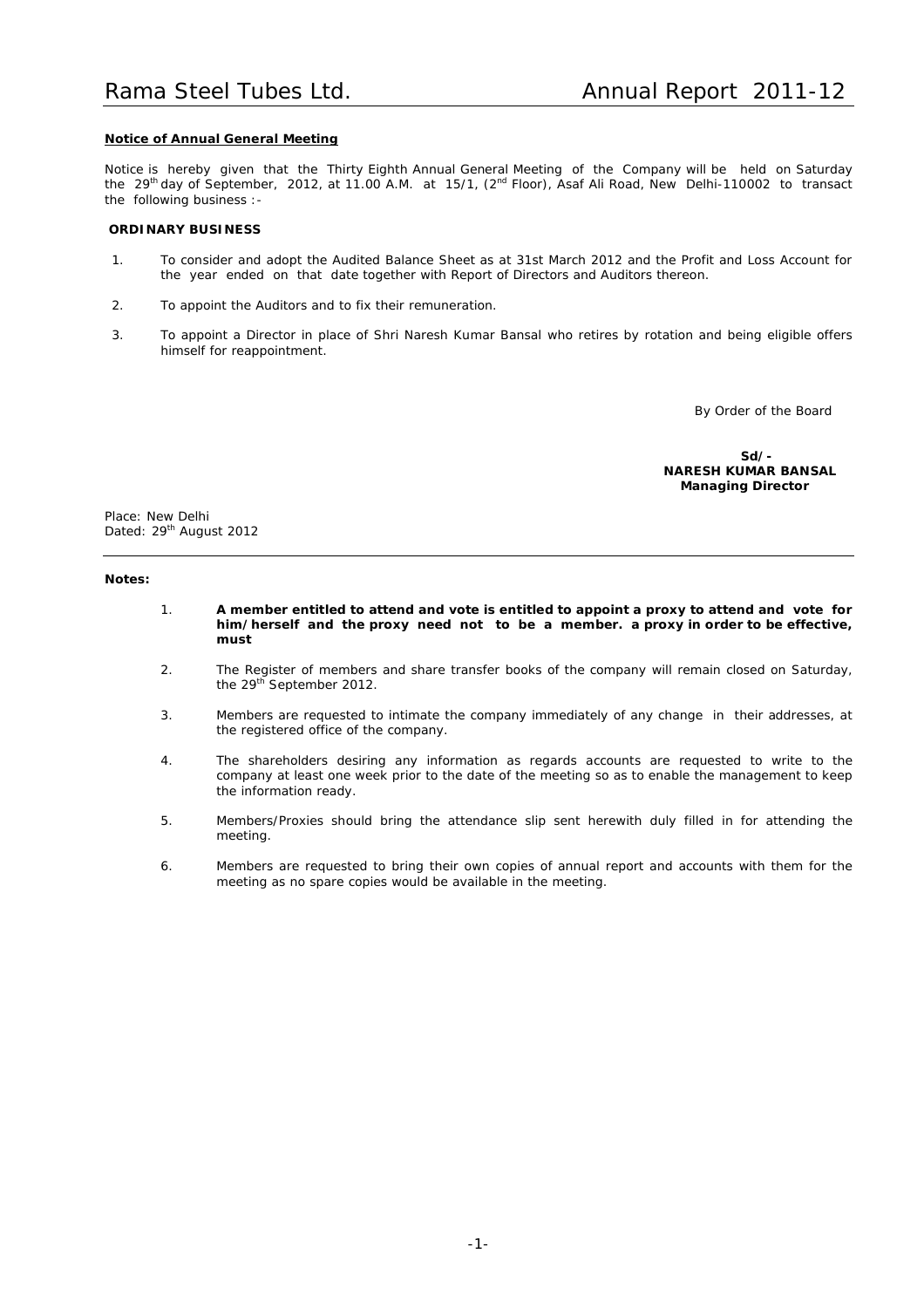### **Directors' Report**

### Dear Members,

Your Directors are pleased to present the 38<sup>th</sup> Annual Report together with the Audited Annual Accounts of the company for the year ended 31<sup>st</sup> March, 2012 and Auditor's Report thereon.

### **Performance Review**

The company's performance during the year ended review, is summarized below :

|                                   |                                  | (Rs. In Lacs)                    |
|-----------------------------------|----------------------------------|----------------------------------|
| Particulars                       | For the year ended<br>31-03-2012 | For the year ended<br>31-03-2011 |
|                                   |                                  |                                  |
| <b>Gross Turnover</b>             | 15,375.42                        | 12,707.96                        |
| Other Income                      | 226.77                           | 55.73                            |
| <b>Total Revenue</b>              | 15,602.19                        | 12,763.69                        |
| Profit before interest, Dep & Tax | 566.71                           | 756.25                           |
| <b>Financial Expenses</b>         | 400.92                           | 388.64                           |
| Depreciation                      | 125.70                           | 186.70                           |
| Profit before Tax                 | 40.09                            | 180.91                           |
| Provision for Taxation            | 13.73                            | 43.78                            |
| Profit after Tax                  | 26.36                            | 137.13                           |

### **Operations Overview**

With Indian economy recovering from the Slowdown, Turnover has improved from Rs.127.08 Crores to Rs.153.75 Crores in the Current Year. But consequent to stiff competition in the Steel Tube Market, the profit margins have squeezed considerably and Net Profit before Interest and depreciation stood at Rs.5.66 Crores as against Rs.7.56 Crores in the previous year thus showing decrease of 25.13%. In view of not sufficient profits, no amount has been transferred to General Reserve in the current Year.

### **Dividend**

In order to augment the working capital resources of the company, the Board has not recommended any dividend for the year under review.

### **Director's Responsibility Statement**

Pursuant to the requirement under section 217 (2AA) of the Companies Act, 1956, with respect to Director's Responsibility statement, it is hereby confirmed :

- (i) that in the preparation of the annual accounts for the financial Year ended  $31<sup>st</sup>$  March 2012, the applicable Accounting Standards had been followed along with proper explanation relating to material departures;
- (ii) that the directors had selected such accounting policies and applied them consistently and made Judgments and estimates that are reasonable and prudent so as to give a true and fair view of the state of affairs of the company as at 31<sup>st</sup> March 2012 and of the profit of the company for that Period.
- (iii) That the directors had taken proper and sufficient care for the maintenance of adequate accounting records in accordance with the provisions of the companies act ,1956 for safeguarding the assets of the company and for preventing and detecting fraud and other irregularities and
- (iv) That the directors had prepared the annual accounts for financial Year ended 31<sup>st</sup> March 2012 on a going concern basis.

### **Public Deposits**

The company has duly complied with the provisions of section 58 A of the Companies Act, 1956 read with the companies (Acceptance of Deposits) Rules, 1975 and no amount of principal or interest was overdue for payment in respect of deposits as on the date of Balance Sheet.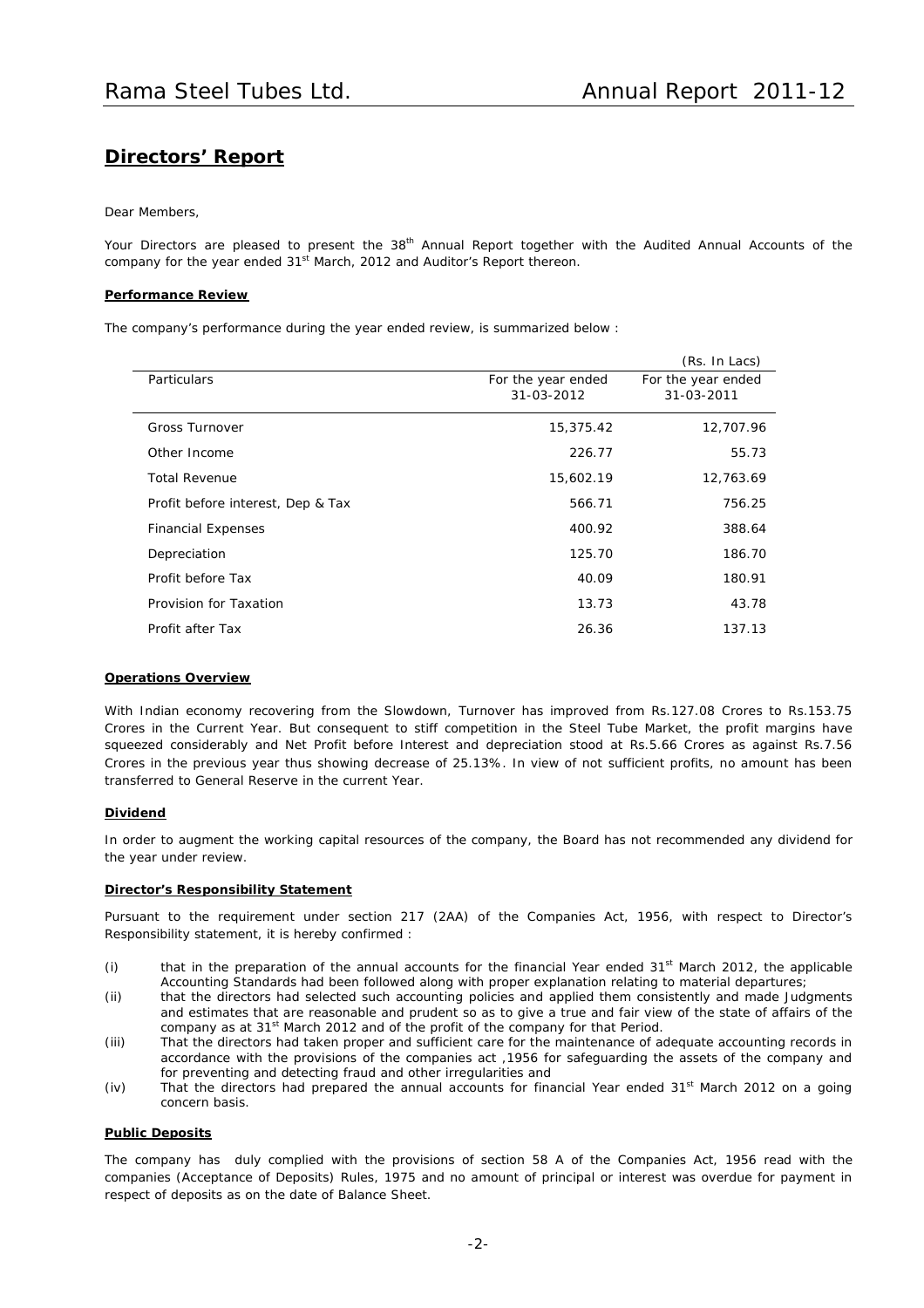### **Listing of Equity Shares**

The Equity shares of the company are listed on the Delhi Stock Exchange. Listing fees for the financial year 2012-13 has been duly paid to the Stock Exchange. But as the Delhi Stock Exchange is still in the process of completing the necessary arrangements for quoting the share prices of various companies listed in it, leading to non-quoting of the our Company's Shares too. It is expected that very soon the DSE shall complete the necessary formalities and our shares shall begin being quoted on DSE.

### **Information regarding Employees**

As required by the provisions of section 217 (2A) of the companies Act, 1956 read with Companies (Particulars of Employees) Rules, 1975 as amended, there is no such employee of the company, covered under these rules and required to be disclosed here.

### **Personnel / Industrial Relations**

During the period under review, your company maintained healthy, cordial and harmonious Industrial relations at all levels. The enthusiasm and sincere efforts of the employee have enabled your company to remain at the forefront of the industry.

### **Auditors**

M/s VAPS & Co., Chartered Accountants, the auditors of the company hold office until the conclusion of the ensuing Annual General Meeting, and being eligible offer themselves for reappointment.

The company has received a letter from them to the effect that their appointment, if made, would be within the prescribed limits under section 224(1-B) of the companies Act, 1956. Your Directors recommend reappointment of M/s. VAPS & Co., Chartered Accountants, as Auditors of the Company at the ensuring Annual General Meeting.

### **Remarks of the Auditor's Report**

The auditors in their report have pointed out certain matters, which are explained below-:

- 1. Liability for gratuity and leave encashment shall be provided, as and when the same becomes payable and paid, as in the opinion of the Directors, it is not necessary to create provision on the basis of the estimated amount of gratuity and leave encashment liability on actuarial basis.
- 2. The other remarks in the Auditor's Report are self-explanatory and therefore do not call for any further comments.

### **Directors**

In terms of the provisions of the Companies Act, 1956, Sh. Naresh Kumar Bansal, Director of the Company retires by rotation and being eligible, offers himself for re-appointment at the ensuing Annual General Meeting.

The Present strength of the Board of Directors is 4 (Four)

### **Compliance Certificate by Company Secretary**

As required by the Companies ( Compliance Certificate) Rules, 2001, Compliance Certificate has been obtained from Company Secretary in practice.

### **Corporate Governance**

The company's paid up share capital and net worth being less than Rs.3.00 Crores and Rs.25.00 Crores respectively, the company is exempted from complying the provisions of Corporate Governance of Clause 49 of the listing Agreement with the Delhi Stock Exchange. Consequent to the same, no Corporate Governance report and Management Discussion and Analysis have been compiled and annexed to this Report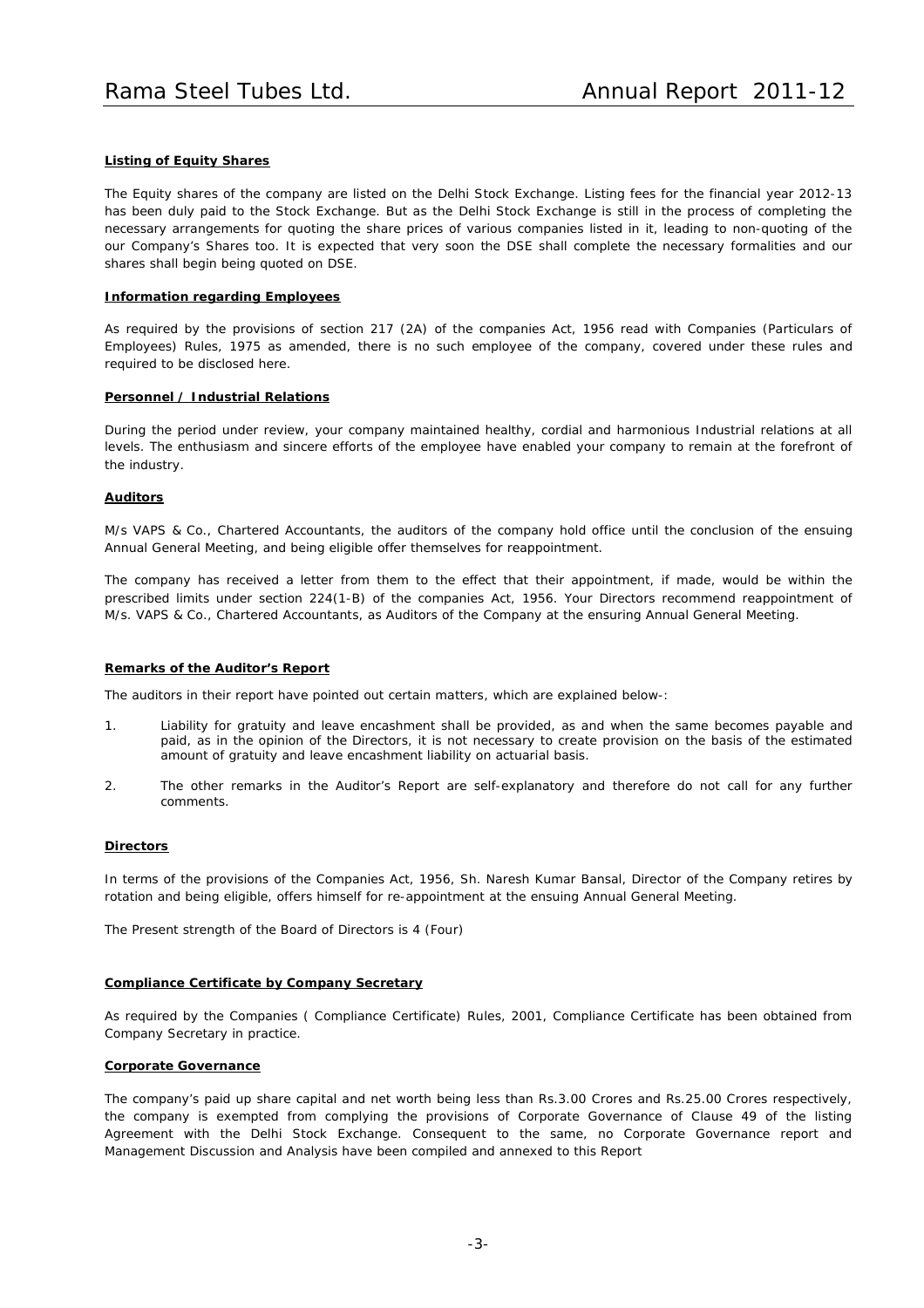### **Particulars of conservation of energy, technology absorption and foreign Exchanges earning and outgo.**

In accordance with the requirement of sec. 217(1)(e) of the Companies Act, 1956 read with the Companies (Disclosure of Particulars in the Report of Board of Directors) Rules, 1988 a statement showing particulars with respect to conservation of energy, technology absorption and foreign exchange earnings and outgo are annexed hereto and forms part of this report.

### **Acknowledgements**

The Directors acknowledge the contributions made by the employees towards the success and growth of the company. Your Directors also take this opportunity to express sincere thanks to the Government Authorities, Financial Institutions and the Bankers for their co-operation and assistance to the Company. The Directors would also like to acknowledge the continued support of the Company's shareholders in all its endeavors.

For and on behalf of the Board of Directors

**Sd/- NARESH KUMAR BANSAL Managing Director**

Place : New Delhi Date: 29<sup>th</sup> August 2012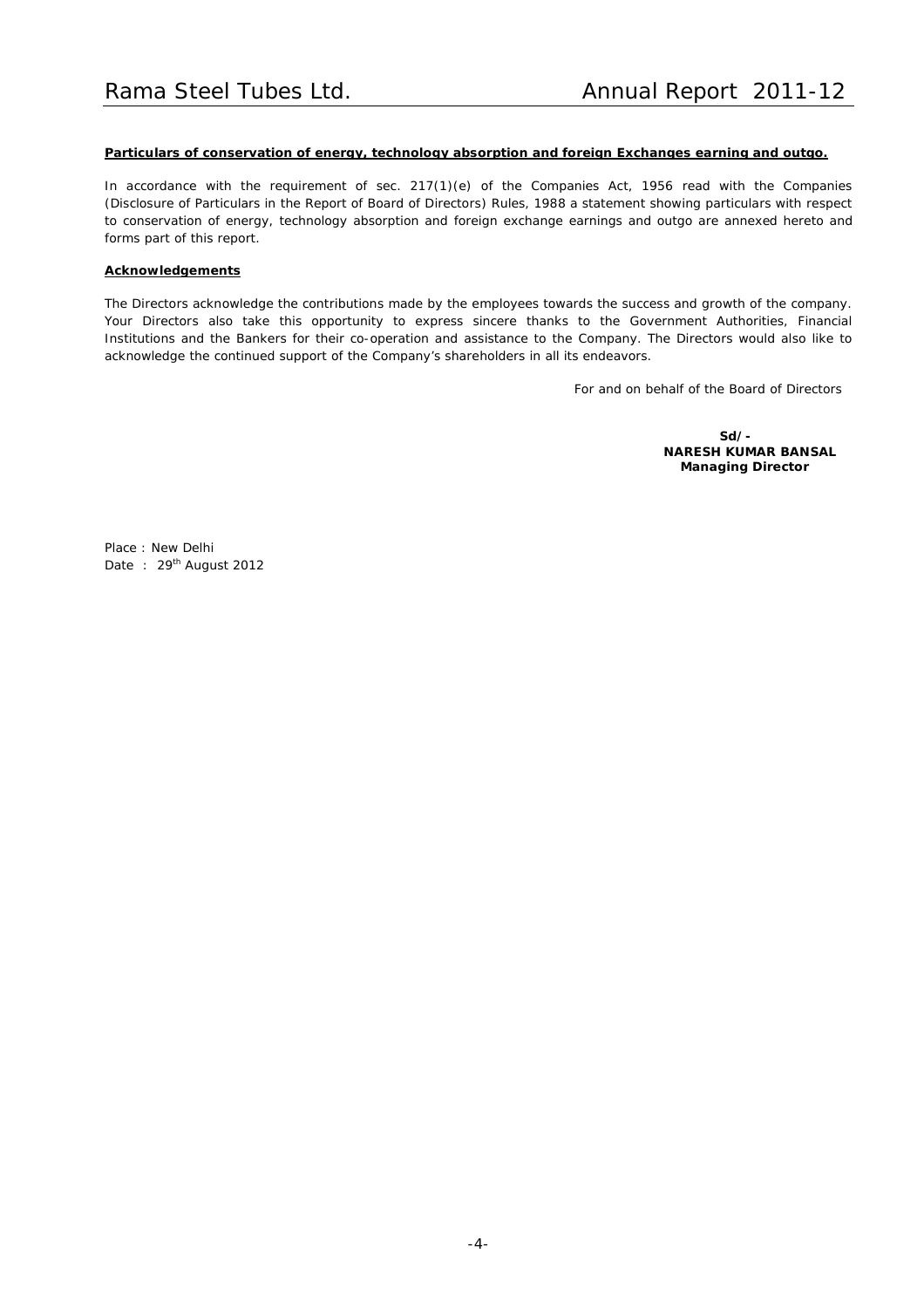### **ANNEXURE TO THE DIRECTOR'S REPORT**

Statement containing particulars pursuant to companies (Disclosure of particulars) in the Report of Board of Directors :

### **A) CONSERVATION OF ENERGY :**

- a) The Company has always been particular to conservation of energy on continuous basis by closely monitoring energy consuming equipment involving use of energy generating diesel set and power purchased from Electricity Board e.g. size of the Equipments is optimum to save energy. The lowefficient Machinery and Equipments are identified and replaced.
- b) Keeping in view the nature of the manufacturing process no additional investment is proposed and hence further consumption of energy is ruled out in the near future.
- c) No specific studies regarding impact of the above measures of (a) and (b) have been carried out and the cost impact of energy cost and energy saving measures on cost of production of goods is not material, as it forms a very low percentage vis-a vis the cost of Company's product.
- d) Total energy consumption and energy consumption per unit of production is given as per Form-A.

### **B) TECHNOLOGY ABSORPTION, ADOPTION AND INNOVATION :**

### **I. RESEARCH AND DEVELOPMENT (R&D)**

### a) **Specific area in which R & D carried out by the Company :**

There is no specific area in which the Company has carried the R & D. However, the Company is continuously making efforts for improvements in its production process for better productivity and cost efficiency.

### b) **Future plan of action**

The Company plans to monitor continuously the plant efficiency thus reducing the shortage and reducing the cost of production.

### c) **Expenditure on R & D** The company did not incur any Expenditure on R& D.

**II. TECHNOLOGICAL, ABSORPTION, ADAPTATION & INNOVATION :**

### a) **Efforts made towards Technology Absorption :**

For the goods manufactured by the Company there is a simple process of ERW manufacturing technique and the Company has already adopted the same and no innovations have been carried by the company, as there is no other available alternative that would ensure further cost efficiency.

### b) **Particulars relating to imported technology :**

The Company has not imported any technology and the plant is working with completely Indigenous Technical know-how.

### **C) FOREIGN EXCHANGE EARNING AND OUTGO :**

|    |                                       | Current year | Previous year |
|----|---------------------------------------|--------------|---------------|
| a) | <b>Total Foreign Exchange Earning</b> | 3065.91 Lacs | 3102.57 Lacs  |
| b) | Total Foreign Exchange Outgo          | 5.54 Lacs    | 231.15 Lacs   |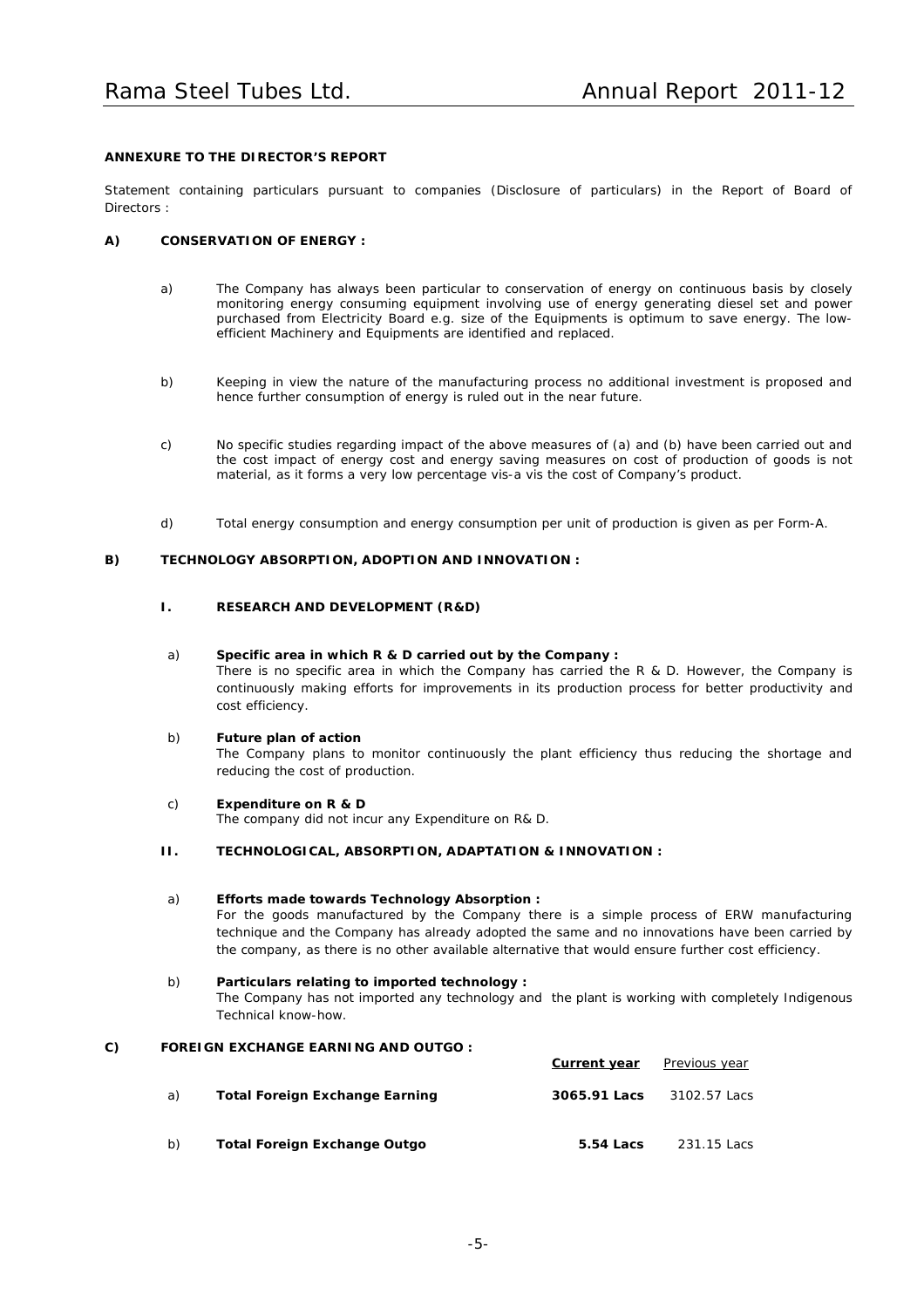### **FORM - `A'**

### **A. POWER AND FUEL CONSUMPTION** :

|    |     |                               | <b>Current Year</b> | <b>Previous Year</b> |
|----|-----|-------------------------------|---------------------|----------------------|
| 1. |     | Electricity                   |                     |                      |
|    | (a) | <b>Purchased Unit</b>         | 2258154             | 2140815              |
|    |     | Total amount (in Rs.)         | 12735993            | 14063497             |
|    |     | Rate/unit                     | 5.64                | 6.57                 |
|    |     |                               |                     |                      |
|    | (b) | Own generation                |                     |                      |
|    |     | Through Diesel Generator Unit | 263956              | 259360               |
|    |     | Unit per Litre of Diesel Oil  | 4.55                | 4.55                 |
|    |     | Total Amount (in Rs.)         | 2220358             | 2217540              |
|    |     | Cost/Unit                     | 8.42                | 8.55                 |
|    |     |                               |                     |                      |
| 2. |     | Furnace Oil Quantity (K.Ltrs) | 264.096             | 279.710              |
|    |     | Total Amount (in Rs.)         | 9705892             | 7410423              |
|    |     | Average Rate Rs./K.Ltr.       | 36751               | 26493                |
|    |     |                               |                     |                      |

### **B. CONSUMPTION PER UNIT OF PRODUCTION**

|                                                                    |             | ELECTRICITY (UNIT)            |                                | <b>FURNACE OIL (LTR)</b>      |                                |
|--------------------------------------------------------------------|-------------|-------------------------------|--------------------------------|-------------------------------|--------------------------------|
| <b>NAME OF PRODUCT</b>                                             | <b>UNIT</b> | <b>CURRENT</b><br><b>YEAR</b> | <b>PREVIOUS</b><br><b>YEAR</b> | <b>CURRENT</b><br><b>YEAR</b> | <b>PREVIOUS</b><br><b>YEAR</b> |
| <b>Black Steel Tubes/Pipes</b><br>Galvd. Steel Tubes/Pipes Per Ton | Per Ton     | 76.22<br>80.80                | 85.47<br>90.77                 | 30.44                         | 20.34                          |

For and on behalf of the Board of Directors

**Sd/- NARESH KUMAR BANSAL** Managing Director

Place : New Delhi Date: 29<sup>th</sup> August 2012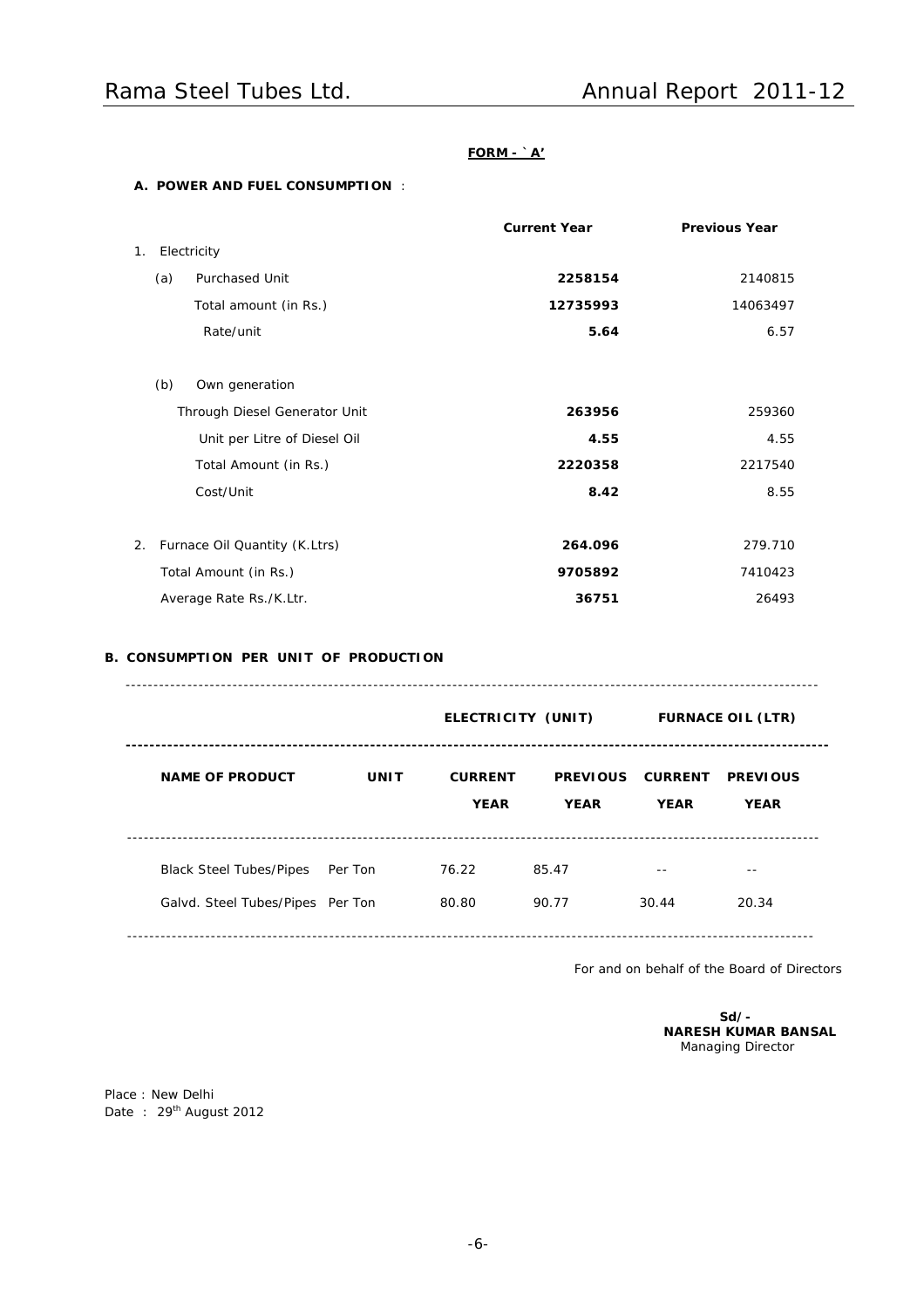**Auditors' Report**

**To,**

**The Members, Rama Steel Tubes Ltd, Delhi.**

- **1.** We have audited the attached Balance Sheet of **Rama Steel Tubes Limited** as at 31st March, 2012 and Statement of Profit & Loss and Cash Flow Statement for the period ended on that date annexed hereto. These financial statements are the responsibility of the Company's management. Our responsibility is to express an opinion on these financial statements based on our audit.
- **2.** We conducted our audit in accordance with auditing standards generally accepted in India. Those standards require that we plan and perform the audit to obtain reasonable assurance about whether the financial statements are free of material misstatement. An audit includes examining, on a test basis, evidence supporting the amounts and disclosures in the financial statements. An audit also includes assessing the accounting principles used and significant estimates made by the management, as well as evaluating the overall financial statement presentation. We believe that our audit provides a reasonable basis for our opinion.
- **3.** As required by the Companies (Auditors' Report) Order, 2003, as amended by the Companies (Auditor's Report) (Amendment) Order, 2004, issued by the Central Government of India in terms of sub-section (4A) of Section 227 of the Companies Act, 1956, and on the basis of such checks as we considered appropriate and according to the explanations furnished to us during the course of our audit, we give in the Annexure a statement specified in paragraph 4 and 5 of the said order.
- **4.** Further to our comments in the annexure referred to above, we report that:
	- (a) We have obtained all the information and explanations which to the best of our knowledge and belief were necessary for the purpose of our audit.
	- (b) In our opinion proper books of accounts as required by law has kept by the company so far as appears from our examination of such books.
	- (c) The Balance Sheet, Statement of Profit & Loss and Cash Flow Statement referred to in this report are in agreement with the books of account.
	- (d) The Balance Sheet, Statement of Profit & Loss and Cash Flow Statement have been prepared in compliance with the Accounting Standards referred to in sub section (3c) of section 211 of the Companies Act, 1956, subject to Note No. 9(a) and 9(b) of Significant Accounting Policies in Annexure I
	- (e) In our opinion and to the best of our information and according to the explanations given to us, the said financial statements together with the notes thereon and attached thereto give, in the prescribed manner, the information as required by the Companies Act,1956 and give a true and fair view in conformity with accounting principles generally accepted in India:
		- i.) In so far as it relates to the Balance Sheet of the State of Affairs of the company as at 31st March 2012,
		- ii) In the case of Statement of Profit & Loss Account of the profit of the company for the Period ended on that date, and
		- iii) In the case of Cash Flow Statement of the cash flows of the company for the Period ended on that date.
	- (f) Based on representation made by all the Directors of the company to the Board and the information and explanations as made available to us by the company, none of the directors of the company prima-facie have any disqualification as referred to in clause (g) of sub-section (1) of Section 274 of the Companies Act, 1956.

**For VAPS & Company** *Chartered Accountants* Firm Regn.No.003612N

> **Sd/- (P.K.JAIN) Partner M.N. 82515**

**Place: Delhi Dated: August 29, 2012**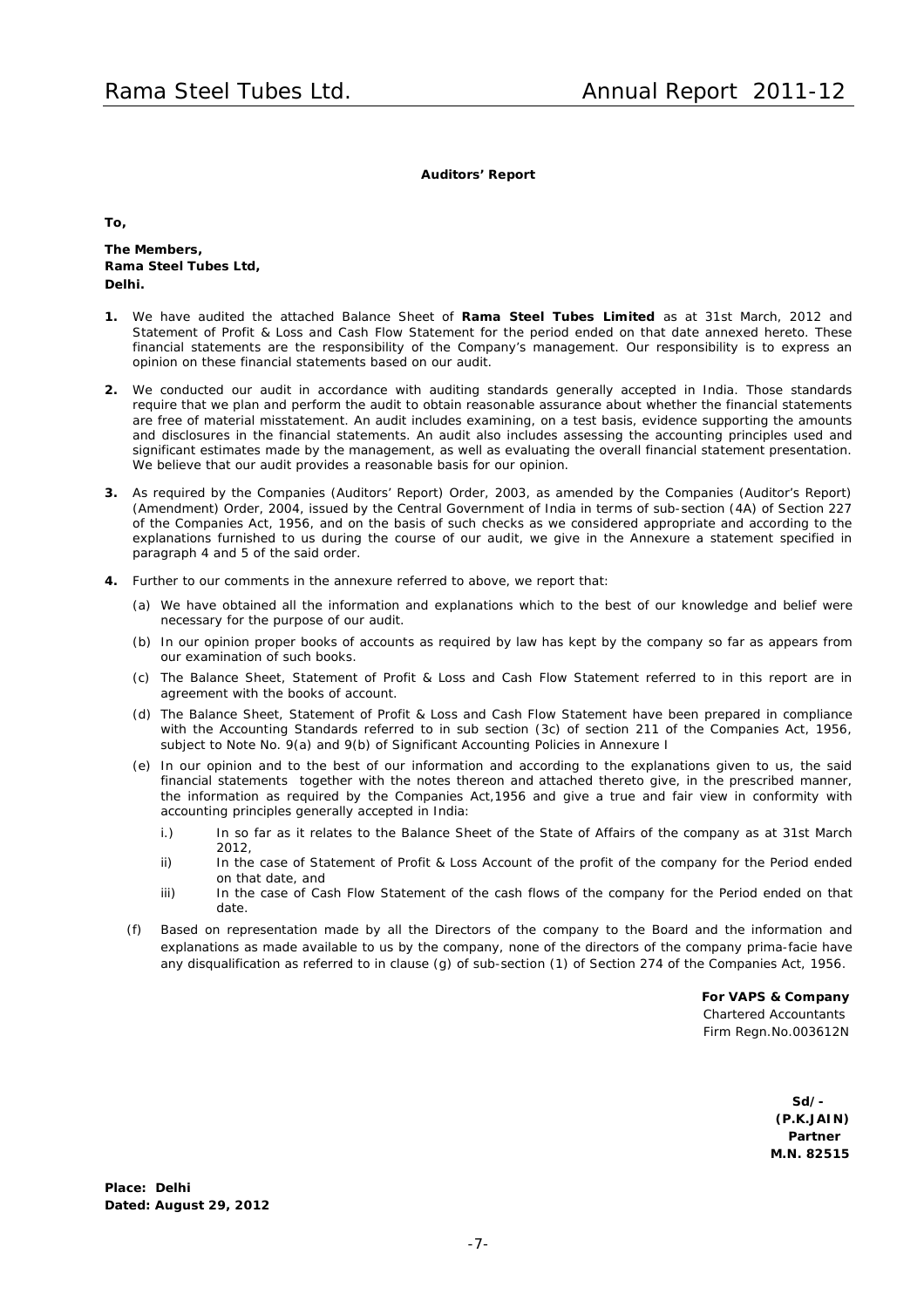### **Annexure to the Auditors' Report**

### **Re: Rama Steel Tubes Limited**

Referred to in paragraph 3 of our report of even date

- 1. a) The company has maintained proper records showing full particulars Including quantitative details and situation of fixed assets.
	- b) A substantial portion of the fixed assets has been physically verified by the management during the period and in our opinion the frequency of verification is reasonable having regard to the size of the Company and the nature of its assets. No material discrepancies were noticed on such physical verification.
	- c) There was no substantial disposal of fixed assets during the year.
- 2. a) The inventories have been physically verified during the period by the management. In our opinion, the frequency of verification is reasonable.
	- b) The procedures of physical verification of inventories followed by the Management are reasonable and adequate in relation to the size of the Company and the nature of its business.
	- c) In our opinion and according to the information and explanations given to us, the company is maintaining proper records of inventory. The discrepancies noticed on verification between the physical stocks and the book records were not material and have been properly dealt with in the books of account.
- 3. a) The company has not granted unsecured loan to any company, firms or other Parties covered in the register maintained under section 301 of the companies Act, 1956. Accordingly, the clauses (iii)(b),  $(iii)(c)$ ,  $(iii)(d)$  of the paragraph 4 of the Order, are not applicable.
	- b) The company has taken unsecured loan from Nine company,firms or other parties covered in the register maintained under section 301 of the companies Act, 1956. The maximum amount involved during the year was Rs.5,70,31,636/- Lacs and the year end balance of loans taken from such parties was Rs.3,29,82,893/- Lacs In our opinion the rate of interest and other terms and conditions on which loan have been taken from company covered in the register maintained under section 301 of the companies Act, 1956 is not, prima facie, prejudicial to the interest of the company.
	- c) The company is regular in repaying the principal amounts as stipulated and has been regular in the payment of interest, if any.
	- d) There is no overdue amount of loans taken from companies, firms or other parties covered in the register maintained under section 301 of the companies Act, 1956.
- 4. In our opinion and according to the information and explanations given to us there are adequate internal control procedures commensurate with the size of the company and the nature of its business with regard to purchases of inventory, fixed assets and with regard to the sale of goods and services. During the course of our audit, no major weakness has been noticed in the internal controls.
- 5. a) Based on the audit procedures applied by us and according to the information and explanations provided by the management, we are of the opinion that the particulars of contracts and arrangement that need to be entered into the register maintained under section 301 have been so entered.
	- b) The transactions in pursuance of such contracts have been made at prices which are reasonable having regard to the prevailing market price at the relevant time.
- 6. In our opinion and according to the information and explanations given to us, the company has accepted public deposits during the year from the public within the meaning of provisions of sections of 58A, 58AA or any other relevant provisions of the Companies Act, 1956 and the Companies (Acceptance of Deposits) Rule 1975 have been complied with. No order has been passed by the Company Law Board ,in this regard.
- 7. In our opinion the company has an internal audit system commensurate with the size and nature of its business.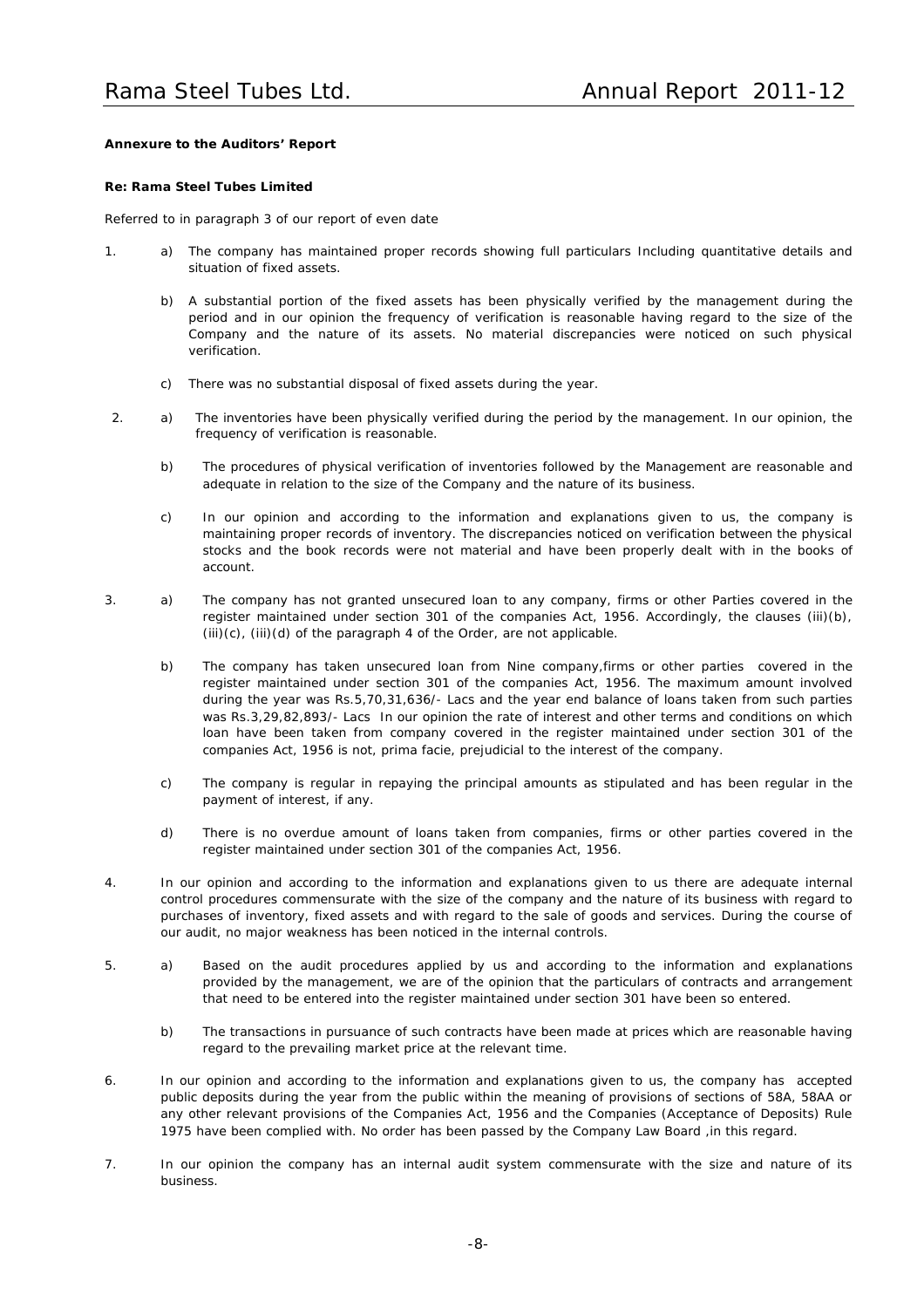- 8. We have broadly reviewed the books of account relating to materials, labour and other items of cost maintained by the company pursuant to the Rules made by the Central Government for the maintenance of cost records under section 209 (1) (d) of the Companies Act, 1956 we are of the opinion that prima facie the prescribed accounts and record have been made and maintained. We have not made however a detailed examination of the record with a view to determine whether they are accurate or complete.
- 9. (a) According to the records of the company, the company is regular in depositing with appropriate authorities undisputed statutory dues including Provident Fund, Investor Education Protection Fund, Employees State Insurance, Income Tax, Sales Tax, Wealth Tax, Custom Duty, Excise Duty, Service Tax, Cess and other material statutory dues applicable to it.
	- (b) According to the information and explanations given to us, no undisputed amount payable in respect of Income Tax, Wealth Tax, Sales Tax, Customs Duty and Excise Duty, Service Tax, Cess etc. were outstanding as at 31<sup>st</sup> March, 2012 for a period of more than six months from the date they became payable.
	- (c) According to the information and explanation given to us and records of the company examined by us, the particulars dues of Sales Tax, Income Tax, Customs Duty, Wealth Tax, Excise Duty, Service Tax, Cess which have not been deposited on account of any dispute, are as follows:

| SI No.         | Name of the<br><b>Statute</b>                                               | <b>Nature of Dues</b>                                                                                                        | Amount in<br>Rs. | Period to which<br>dues Related | Authority<br>where the<br><b>Dispute</b><br>is<br>Pending for<br>Decision |
|----------------|-----------------------------------------------------------------------------|------------------------------------------------------------------------------------------------------------------------------|------------------|---------------------------------|---------------------------------------------------------------------------|
| 1 <sub>1</sub> | U.P. Tax on<br>Entry of Goods<br>in to Local<br>areas<br>ordinance,<br>2007 | The constitutional validity<br>of U.P. Tax on Entry of<br>Goods in to Local areas<br>ordinance, 2007 had<br>been Challenged. | 109.94.936       | November, 2008 to<br>March 2012 | Before the<br>Supreme Court<br>Judicature                                 |

- 10. The company has no accumulated losses as at 31<sup>st</sup> March 2012 and has not incurred any cash losses during the financial period covered by our audit and in the immediately preceding financial period.
- 11. In our opinion and according to the information and explanations given by the management, we are of the opinion that the company has not defaulted in repayment of dues to a financial institution, bank or debenture holders.
- 12. We have been informed that the company has not granted loans and advances on the basis of security by way of pledge of shares, debentures and other securities.
- 13. In our opinion, the company is not a chit fund or a nidhi/mutual benefit fund/society. Therefore, the provisions of clause 4 (xiii) of the Companies (auditors' report) Order, 2003 are not applicable to the company.
- 14. According to the information and explanations given to us, the company made investment in shares, securities, debentures and other investments during the Year. All the shares are in the name of the Company and in this regard contracts have been made.
- 15. The company has not given any guarantee for loans taken by others from bank or financial institutions.
- 16. In our opinion, the term loans have been applied for the purpose for which they were raised.
- 17. According to the information and explanations given to us and on an overall examination of the balance sheet of the company, we report that the no funds raised on short-term basis have been used for long term investment.
- 18. According to the information and explanations given to us, the Company has not made any preferential allotment of shares to Parties and Companies covered in the register to be maintained under section 301 of the Act
- 19. During the period covered by our audit report, the company has not issued any debentures.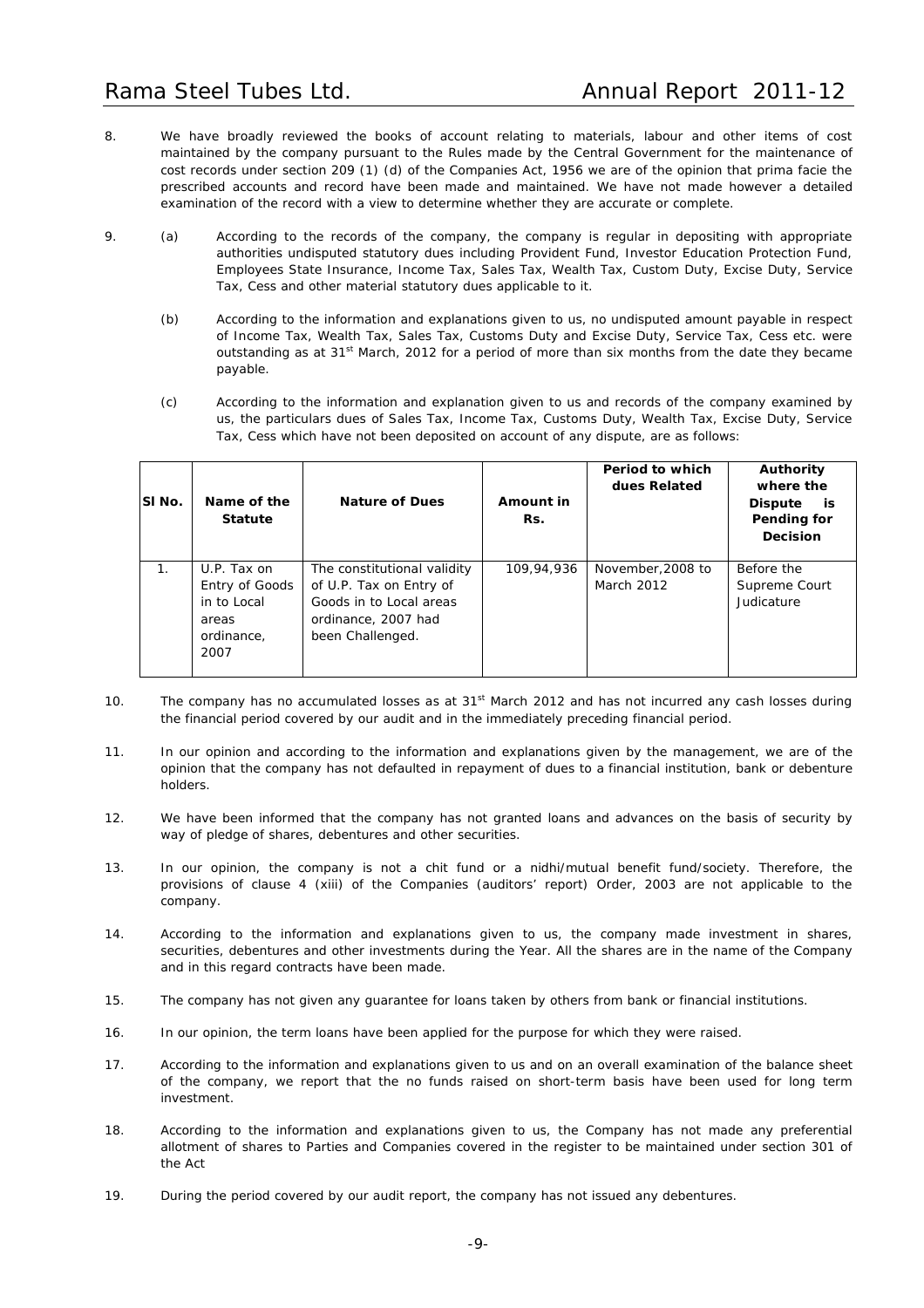- 20. The company has not raised any money from public issue and as such question of end use of money raised by public issue does not arise.
- 21. Based upon the audit procedures performed and information and explanations given by the management, we report that no fraud on or by the company has been noticed or reported during the course of our audit.

**For VAPS & Company** Chartered Accountants Firm Regn. No. 003612N

> **Sd/- (P.K.JAIN) Partner M.N. 82515**

**Place: N. Delhi Dated: August 29, 2012**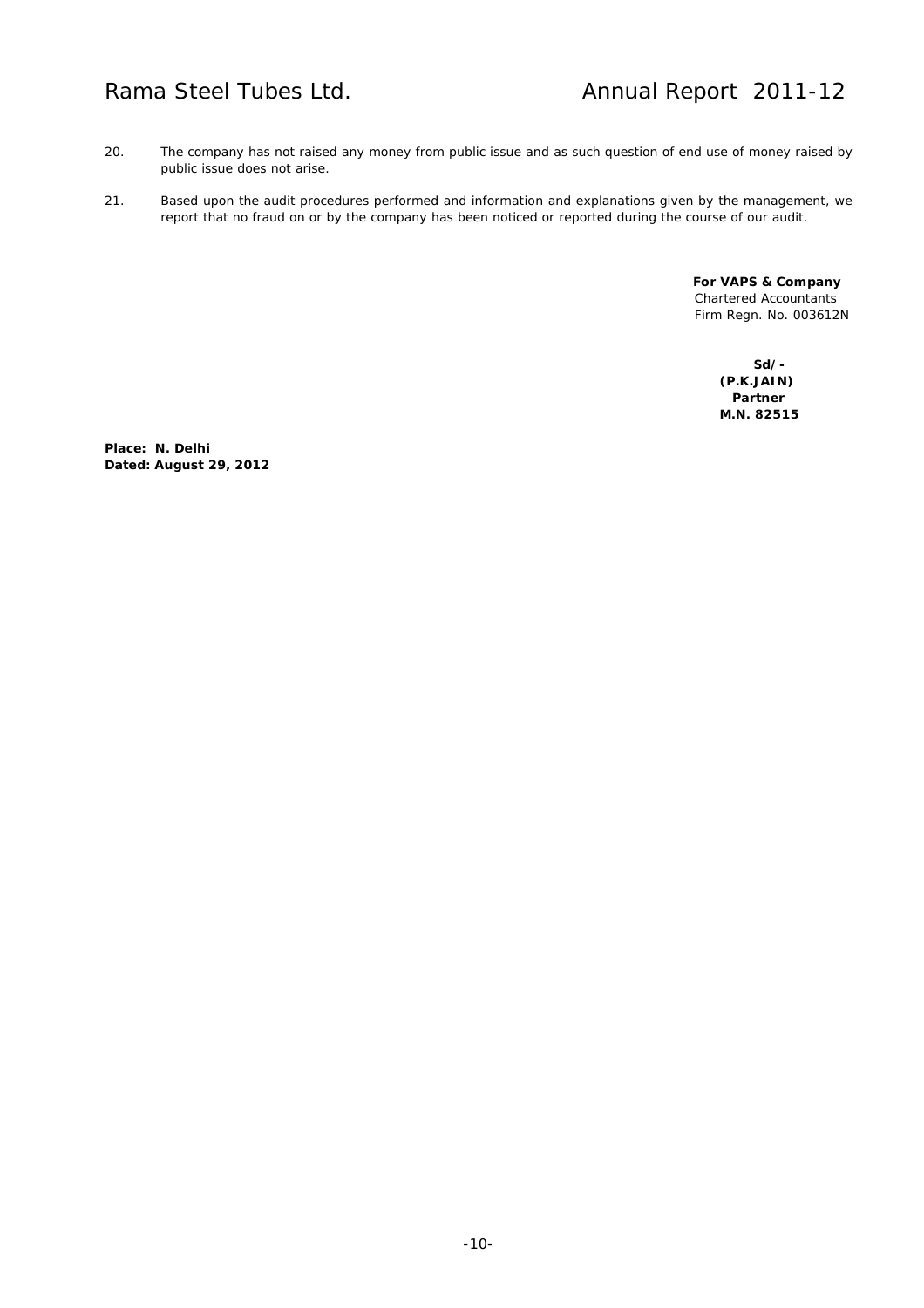### **BALANCE SHEET AS AT MARCH 31, 2012**

| <b>Particulars</b>                                            | <b>Note</b><br>No. | Figures as at the<br>end of current<br>reporting period | Figures as at the<br>end of previous<br>reporting period |
|---------------------------------------------------------------|--------------------|---------------------------------------------------------|----------------------------------------------------------|
|                                                               |                    | $($ )                                                   | $($ )                                                    |
| I. EQUITY AND LIABILITIES                                     |                    |                                                         |                                                          |
| (1) Shareholder's Funds                                       |                    |                                                         |                                                          |
| (a) Share Capital                                             | 1                  | 2,489,000                                               | 2,489,000                                                |
| (b) Reserves and Surplus                                      | $\overline{2}$     | 155,473,108                                             | 152,837,418                                              |
| (c) Money received against share warrants                     |                    |                                                         |                                                          |
| (2) Share Application money pending allotment                 |                    |                                                         |                                                          |
| (3) Non-Current Liabilities                                   |                    |                                                         |                                                          |
| (a) Long-Term Borrowings                                      | 3                  | 148,723,218                                             | 124,398,255                                              |
| (b) Deferred Tax Liabilities (Net)                            | 4                  | 7,794,177                                               | 6,707,189                                                |
| (c) Other Long Term Liabilities                               |                    |                                                         |                                                          |
| (d) Long Term Provisions                                      |                    |                                                         |                                                          |
| (4) Current Liabilities                                       |                    |                                                         |                                                          |
| (a) Short-Term Borrowings                                     | 5                  | 322,857,957                                             | 248,235,542                                              |
| (b) Trade Payables                                            | 6                  | 22,215,048                                              | 38,033,166                                               |
| (c) Other Current Liabilities                                 | $\overline{7}$     | 34,327,947                                              | 69,279,520                                               |
| (d) Short-Term Provisions                                     | 8                  | 4,438,054                                               | 3,765,632                                                |
| <b>Total Equity &amp; Liabilities</b>                         |                    | 698,318,508                                             | 645,745,722                                              |
|                                                               |                    |                                                         |                                                          |
| <b>II. ASSETS</b>                                             |                    | ( )                                                     | ( )                                                      |
| (1) Non-Current Assets                                        |                    |                                                         |                                                          |
| (a) Fixed Assets                                              | 9                  |                                                         |                                                          |
| (i) Tangible Assets                                           |                    | 145,601,680                                             | 123,995,888                                              |
| (ii) Intangible Assets                                        |                    |                                                         |                                                          |
| (iii) Capital Work-In-Progress                                |                    | 1,903,056                                               | 18,868,922                                               |
| (b) Non-current investments<br>(c) Deferred tax assets (net)  | 10                 | 15,695,297                                              | 14,866,092                                               |
| (d) Long term loans and advances                              | 11                 | 87,602,459                                              |                                                          |
| (e) Other non-current assets                                  |                    |                                                         | 75,804,152                                               |
|                                                               |                    |                                                         |                                                          |
| (2) Current Assets                                            |                    |                                                         |                                                          |
| (a) Current investments                                       |                    |                                                         |                                                          |
| (b) Inventories                                               | $12 \overline{ }$  | 216,939,151                                             | 162,451,571                                              |
| (c) Trade receivables                                         | 13                 | 140,417,158                                             | 145, 124, 008                                            |
| (d) Cash and cash equivalents                                 | 14                 | 20,288,490                                              | 21,357,405                                               |
| (e) Short-term loans and advances<br>(f) Other current assets | 15                 | 69,871,217                                              | 83,277,683                                               |
| <b>Total Assets</b>                                           |                    | 698,318,508                                             | 645,745,722                                              |

*Notes referred to above and notes attached there to form an integral part of Balance Sheet This is the Balance Sheet referred to in our Report of even date.*

*for VAPS & Company for and on behalf of the Board* Chartered Accountants Firm Reg. No.: 003612N

**Sd/- Sd/- Sd/- (P.K.Jain) Naresh Kumar Bansal Richi Bansal** Partner (Managing Director) (Director) (Director) Membership No. : 82515

Place: N. Delhi Dated: August 29, 2012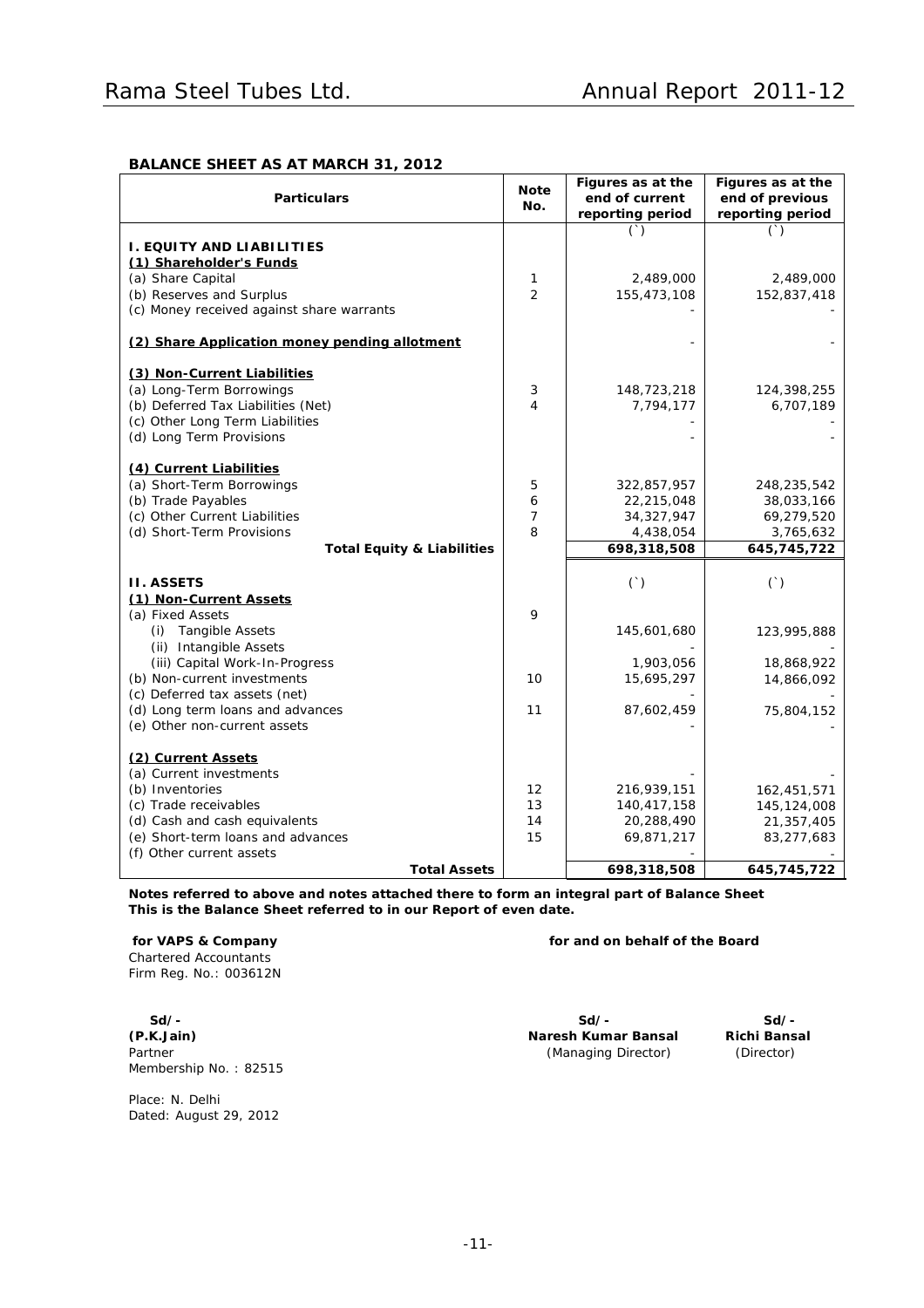|                | STATEMENT OF PROFIT & LOSS FOR THE PERTOD ENDED ON MARCH 3T, 2012 |             |                   |                   |
|----------------|-------------------------------------------------------------------|-------------|-------------------|-------------------|
|                |                                                                   | <b>Note</b> | Figures as at the | Figures as at the |
| Sr. No         | <b>Particulars</b>                                                | No.         | end of current    | end of previous   |
|                |                                                                   |             | reporting period  | reporting period  |
|                |                                                                   |             | $($ )             | $($ )             |
| $\mathbf{I}$   | Revenue from operations (Gross)                                   | 16          | 1,645,845,492     | 1,345,556,088     |
|                | Less: Excise Duty                                                 |             | (108, 303, 882)   | (74, 760, 546)    |
|                | Gross Revenue fom operations (Net)                                |             | 1,537,541,610     | 1,270,795,542     |
| $\mathbf{H}$   | Other Income                                                      | 17          | 22,676,542        | 5,572,969         |
| $\mathbf{III}$ | Total Revenue (I +11)                                             |             | 1,560,218,152     | 1,276,368,511     |
| IV             | <b>Expenses:</b>                                                  |             |                   |                   |
|                | Cost of Materials consumed                                        | 18          | 1,223,650,918     | 925,984,386       |
|                | Purchase of Stock-in-Trade                                        |             | 180,778,780       | 152,365,218       |
|                | Changes in inventories of finished goods, work-in-                |             |                   |                   |
|                | progress and Stock-in-Trade                                       | 19          | (13, 190, 351)    | 19,896,425        |
|                | Employee Benefit Expense                                          | 20          | 20,753,918        | 16,766,310        |
|                | <b>Financial Costs</b>                                            | 21          | 40,092,325        | 38,863,523        |
|                | Depreciation and Amortization Expense                             | 22          | 12,570,069        | 18,669,631        |
|                | Other Expenses                                                    | 23          | 91,151,596        | 85,594,642        |
|                | Total Expenses (IV)                                               |             | 1,555,807,254     | 1,258,140,135     |
| $\vee$         | Profit before exceptional and extraordinary items                 | $(III -$    |                   |                   |
|                |                                                                   |             | 4,410,898         | 18,228,376        |
|                | and tax                                                           | IV)         |                   |                   |
|                |                                                                   |             |                   |                   |
| VI             | <b>Exceptional Items</b>                                          | 24          | 401,858           | 137,119           |
|                |                                                                   |             |                   |                   |
| VII            | Profit before Taxes (V - VI)                                      |             | 4,009,040         | 18,091,257        |
|                |                                                                   |             |                   |                   |
| VIII           | Tax expense:                                                      |             |                   |                   |
|                | (1) Current tax                                                   |             | 764,211           | 3,605,679         |
|                | (2) Deferred tax                                                  |             | 1,086,988         | 1,430,528         |
|                | (3) Income Tax for earlier years                                  |             |                   | 14,560            |
|                | (4) Mat credit Entitlement                                        |             | (477, 849)        | (672, 623)        |
|                | Profit/(Loss) from the period from continuing                     | $(VII -$    |                   |                   |
| 1X             | operations                                                        | $VIII$ )    | 2,635,689         | 13,713,113        |
|                |                                                                   |             |                   |                   |
| $\mathsf X$    | Profit/(Loss) from discontinuing operations                       |             |                   |                   |
|                |                                                                   |             |                   |                   |
| XI             | Tax expense of discontinuing operations                           |             |                   |                   |
|                |                                                                   |             |                   |                   |
| XII            | Profit/(Loss) from Discontinuing operations (X - XI)              |             |                   |                   |
|                |                                                                   |             |                   |                   |
|                |                                                                   |             |                   |                   |
| XIII           | Profit/(Loss) for the period $(IX + XII)$                         |             | 2,635,689         | 13,713,113        |
|                |                                                                   |             |                   |                   |
| XIV            | Earning per equity share:                                         |             |                   |                   |
|                | (1) Basic                                                         |             | 10.59             | 55.09             |
|                | (2) Diluted                                                       |             | 10.59             | 55.09             |

### **STATEMENT OF PROFIT & LOSS FOR THE PERIOD ENDED ON MARCH 31, 2012**

Notes referred to above and notes attached there to form an integral part of Profit & Loss Statement *This is the Profit & Loss Statement referred to in our Report of even date.*

Chartered Accountants Firm Reg. No.: 003612N

**(P.K.Jain) Naresh Kumar Bansal Richi Bansal** Membership No. : 82515

Place: New Delhi Dated: August 29, 2012

*for VAPS & Company for and on behalf of the Board*

**Sd/- Sd/- Sd/-** (Managing Director)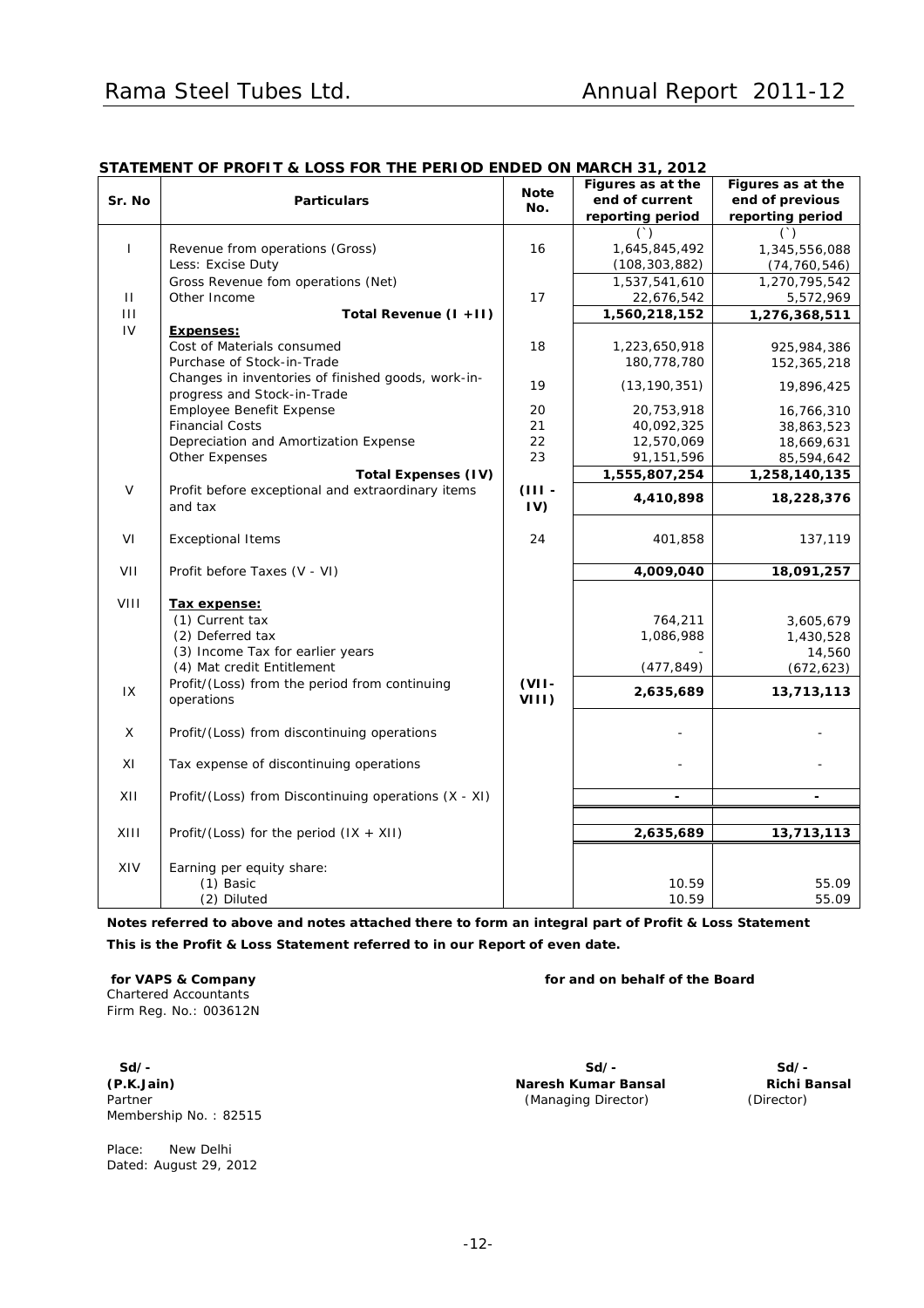### **CASH FLOW STATEMENT FOR THE PERIOD ENDED ON MARCH 31, 2012**

|    | (Figures in `)                                 |                          |                          |                |                           |  |
|----|------------------------------------------------|--------------------------|--------------------------|----------------|---------------------------|--|
|    | <b>PARTICULARS</b>                             |                          | Figures as at the end of |                | Figures as at the end of  |  |
|    |                                                | current reporting period |                          |                | previous reporting period |  |
|    |                                                | <b>AMOUNT</b>            | <b>TOTAL</b>             | <b>AMOUNT</b>  | <b>TOTAL</b>              |  |
|    | <b>CASH FLOW FROM OPERATING</b>                |                          |                          |                |                           |  |
| Α. | <b>ACTIVITIES</b>                              |                          |                          |                |                           |  |
|    | Net Profit before Tax and Extra ordinary items |                          | 4,009,040                |                | 18,091,257                |  |
|    | Add: Adjustment for Depreciation               | 12,570,069               |                          | 18,669,631     |                           |  |
|    | Interest & Finance Charges                     | 40,092,325               |                          | 38,863,523     |                           |  |
|    | Profit On Sale of Fixed assets                 | (7,508,663)              |                          | (267, 023)     |                           |  |
|    |                                                |                          | 45, 153, 731             |                | 57,266,131                |  |
|    | Operating profit before working capital        |                          | 49, 162, 771             |                | 75,357,388                |  |
|    | changes                                        |                          |                          |                |                           |  |
|    |                                                |                          |                          |                |                           |  |
|    | <b>Adjustment for:</b>                         |                          |                          |                |                           |  |
|    | Increase/Decrease in Trade Receivables         | 4,706,851                |                          | (19, 723, 951) |                           |  |
|    | Increase/Decrease in Other receivables         | 13,855,114               |                          | 34,351,688     |                           |  |
|    | Increase/Decrease in Inventories               | (54, 487, 580)           |                          | 46,870,353     |                           |  |
|    | Increase/Decrease in Trade & Other payable     | (50,097,270)             | (86, 022, 885)           | (2, 238, 987)  | 59,259,103                |  |
|    | Cash generated from operations                 |                          | (36, 860, 114)           |                | 134,616,492               |  |
|    |                                                |                          |                          |                |                           |  |
|    | Cash flow before extra ordinary items          |                          | (36, 860, 114)           |                | 134,616,492               |  |
|    |                                                |                          |                          |                |                           |  |
|    | Income Tax Paid                                |                          | (735, 010)               |                | (6, 135, 945)             |  |
|    | Extra ordinary items                           |                          |                          |                |                           |  |
|    | Net cash from operating activities             |                          | (37, 595, 125)           |                | 128,480,547               |  |
|    |                                                |                          |                          |                |                           |  |
| В. | CASH FLOW FROM INVESTING CTIVITIES             |                          |                          |                |                           |  |
|    | Purchase of Fixed Assets                       | (18,071,331)             |                          | (4,568,164)    |                           |  |
|    | Sale of Fixed Assets                           | 8,370,000                |                          | 600,000        |                           |  |
|    | Additions to Investments                       | (829, 205)               |                          | (10, 174, 309) |                           |  |
|    | <b>Advances for Fixed Assets</b>               | (11, 798, 307)           |                          | (46,002,048)   |                           |  |
|    | Net Cash used in investing activities          |                          | (22, 328, 843)           |                | (60, 144, 521)            |  |
|    |                                                |                          |                          |                |                           |  |
| C. | <b>CASH FLOW FROM FINANCE ACTIVITIES</b>       |                          |                          |                |                           |  |
|    | Receipt/Repayment of secured loans             | 109,694,742              |                          | (40, 707, 634) |                           |  |
|    | Receipt/Repayment of unsecured loans           | (10, 747, 364)           |                          | 7,351,048      |                           |  |
|    | Interest & Finance Charges                     | (40,092,325)             |                          | (38, 863, 523) |                           |  |
|    | Net cash generated from Financing activities   |                          | 58,855,053               |                | (72, 220, 109)            |  |
|    |                                                |                          |                          |                |                           |  |
|    | NET CHANGE IN CASH EQUIVALENT                  |                          |                          |                |                           |  |
|    | $(A+B+C)$                                      |                          | (1,068,915)              |                | (3,884,083)               |  |
|    |                                                |                          |                          |                |                           |  |
|    | <b>CASH &amp; CASH EQUIVALENT</b>              |                          |                          |                |                           |  |
|    | Opening Balance                                |                          | 21,357,405               |                | 25,241,488                |  |
|    | Net Change in Cash & Cash Equivalent           |                          | (1,068,915)              |                | (3,884,083)               |  |
|    | Closing Balance                                |                          | 20,288,490               |                | 21,357,405                |  |
|    | Notes:                                         |                          |                          |                |                           |  |

1. Cash & Cash Equivalents represents Cash & Bank Balances and deposit with Banks as per Note No 14

2. The Cash Flow Statement has been prepared under the "Indirect method " as set out in the Accounting Standard (AS -3), "Cash Flow Statement".

3. Figures in Brackets indicate cash outflow.

Chartered Accountants Firm Regn. No. 003612N

M No. 82515

Place: New Delhi Dated: August 29, 2012

### *for VAPS & Company for and on behalf of the Board*

**Sd/- Sd/- Sd/- P.K.Jain Naresh Kumar Bansal Richi Bansal** Partner (Managing Director) (Director)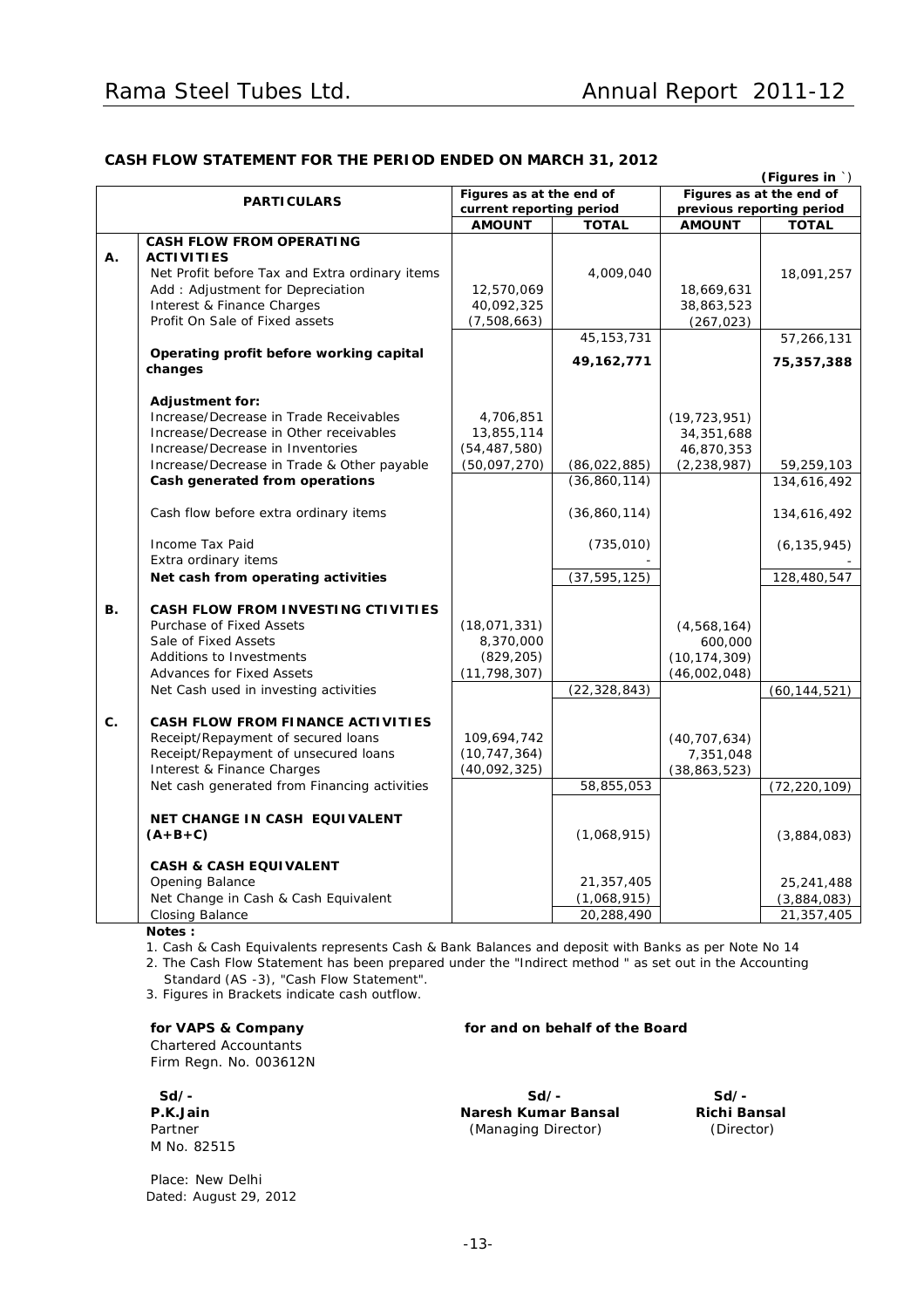| Notes Forming Integral Part of the Balance Sheet as at March 31, 2012 |  |  |  |
|-----------------------------------------------------------------------|--|--|--|
|                                                                       |  |  |  |
|                                                                       |  |  |  |

|                  | Note: 1 Share Capital                                                                                                                              |       |                     |                      |
|------------------|----------------------------------------------------------------------------------------------------------------------------------------------------|-------|---------------------|----------------------|
| Sr.<br><b>No</b> | <b>Particulars</b>                                                                                                                                 |       | <b>Current Year</b> | <b>Previous Year</b> |
|                  | <b>AUTHORIZED CAPITAL</b><br>30,00,000 Equity Shares of Rs.10/- each                                                                               |       | 30,000,000          | 30,000,000           |
|                  |                                                                                                                                                    |       | 30,000,000          | 30,000,000           |
| 2                | <b>ISSUED, SUBSCRIBED &amp; PAID UP CAPITAL</b><br>2,48,900 Equity Shares of Rs.10/- each<br>fully paid up in cash (Previous Year 2,48,900 Shares) |       | 2,489,000           | 2,489,000            |
|                  |                                                                                                                                                    | Total | 2,489,000           | 2,489,000            |

### **Details of Shares held by shareholders holding more than 5% of the aggregate shares of the company**

|                         | <b>Current Year</b>      |                 | <b>Previous Year</b> |              |  |
|-------------------------|--------------------------|-----------------|----------------------|--------------|--|
| Name of the Shareholder | No. of<br>shares<br>Held | % of<br>Holding | No of shares<br>Held | % of Holding |  |
| Naresh Kumar Bansal     | 108,100                  | 43%             | 108,100              | 43%          |  |
| Ajay Kumar Bansal       | 12,450                   | 5%              | 12,450               | 5%           |  |
| Harbans Lal (HUF)       | 15,700                   | 6%              | 15,700               | 6%           |  |

The Company has only one class of equity shares having a par value of Rs. 10 per share. Each Shareholder is eligible for one vote per share. The company has not declared any dividend during the year. In the event of liquidation, the equity shareholders are eligible to receive the remaining assets of the Company, after distribution of all preferential amounts, in proportion of their shareholding.

|                  | Note: 2 Reserve & Surplus                  |                     |                      |
|------------------|--------------------------------------------|---------------------|----------------------|
| Sr.<br><b>No</b> | <b>Particulars</b>                         | <b>Current Year</b> | <b>Previous Year</b> |
| 1                | <b>General Reserve</b>                     | 139,909,310         | 139.909.310          |
|                  | Balance brought forward from previous year | 139,909,310         | 119,909,310          |
|                  | Add: Aditions                              |                     | 20,000,000           |
|                  |                                            |                     |                      |
| $\overline{2}$   | Surplus (Statement of Profit & Loss)       | 15,563,798          | 12,928,108           |
|                  | Balance brought forward from previous year | 12,928,108          | 19,214,995           |
|                  | Add: Net Profit/ (Loss) for the period     | 2.635.689           | 13,713,113           |
|                  | Less: Transfer to Reserves                 |                     | 20,000,000           |
|                  | Closing Balance                            | 15,563,798          | 12,928,108           |
|                  |                                            |                     |                      |
|                  | Total                                      | 155,473,108         | 152,837,418          |

|                  | Note: 3 Long Term Borrowings    |                     |                      |
|------------------|---------------------------------|---------------------|----------------------|
| Sr.<br><b>No</b> | <b>Particulars</b>              | <b>Current Year</b> | <b>Previous Year</b> |
|                  | Secured                         |                     |                      |
|                  | Term Loan                       |                     |                      |
|                  | - From Bank                     | 59,737,925          | 24,665,598           |
|                  |                                 |                     |                      |
|                  | Unsecured                       |                     |                      |
| 2                | - Fixed Deposit                 | 24,736,000          | 22,990,000           |
| 3                | - From related parties          | 32,983,431          | 53,508,853           |
| 4                | - Security Deposits from Dealer | 31,265,862          | 23,233,804           |
|                  |                                 |                     |                      |
|                  | <b>Total</b>                    | 148,723,218         | 124,398,255          |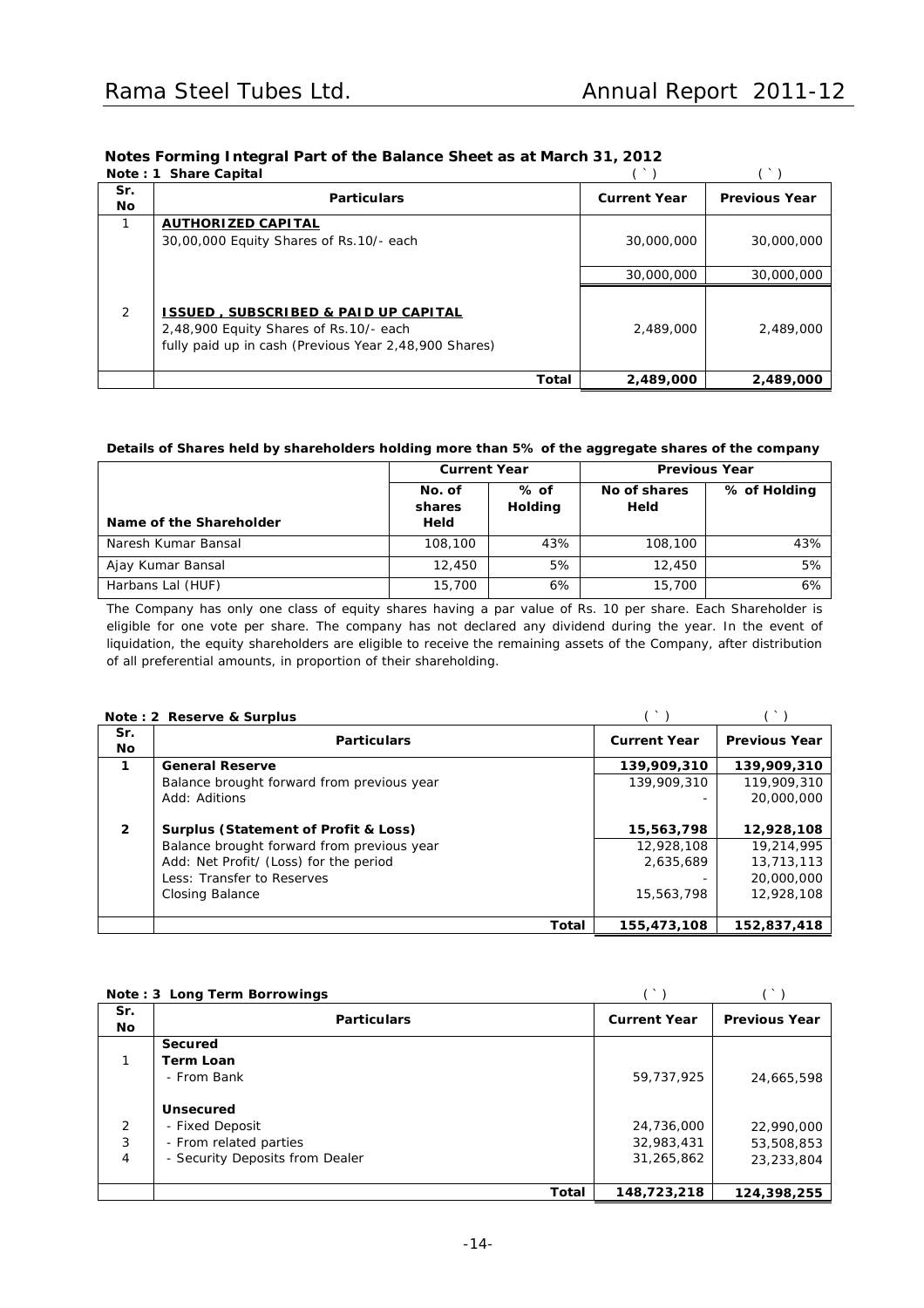| S.No           | <b>Loan Amount</b>                                           |                                                                                                                                                                           |  |  |  |
|----------------|--------------------------------------------------------------|---------------------------------------------------------------------------------------------------------------------------------------------------------------------------|--|--|--|
| 1              | Term Loan amounting Rs 36,445,506<br>(P.Y. Rs NIL).          | Repayable in 157 monthly installments commencing<br>from Dec, 2011. Last installment due in Dec., 2024.<br>Rate of interest 10.65% p.a as at year end (P.Y. NIL.)         |  |  |  |
| 2              | Term Loan amounting Rs Nil<br>(P.Y. Rs 36, 379, 980).        | Repayable in 148 monthly installments commencing<br>from June, 2007. Such Loan was taken over by SCB.<br>Rate of interest Nil (P.Y 12% p.a).                              |  |  |  |
| 3              | Term Loan amounting Rs 20,580,732<br>(P.Y. Rs 28, 193, 714). | Repayable in 48 monthly installments commencing from<br>July, 2009. Last installment due in August, 2014. Rate<br>of interest 13.50% p.a as at year end(P.Y.12.75% p.a.)  |  |  |  |
| $\overline{4}$ | Term Loan amounting Rs 1,387,798<br>(P.Y. Rs 2,004,596).     | Repayable in 60 monthly installments commencing from<br>Oct, 2008. Last installment due in June, 2014. Rate of<br>interest 13.25% p.a as at year end. (P.Y. 12.50% p.a.)  |  |  |  |
| 5              | Term Loan amounting Rs 356,733<br>(P.Y. Rs 968, 265).        | Repayable in 60 monthly installments commencing from<br>May, 2008. Last installment due in oct, 2012. Rate of<br>interest 13.25% p.a as at year end. (P.Y. 12.50% p.a.)   |  |  |  |
| 6              | Term Loan amounting Rs 2,279,486<br>(P.Y. Rs 4,086,548).     | Repayable in 72 monthly installments commencing from<br>March, 2007. Last installment due in May, 2013. Rate of<br>interest 13.25% p.a as at year end. (P.Y. 12.50% p.a.) |  |  |  |
| $\overline{7}$ | Term Loan amounting Rs 994,248<br>$(P.Y. \nNIL).$            | Repayable in 36 monthly installments commencing from<br>April, 2011. Last installment due in March, 2014. Rate of<br>interest 10.75% p.a as at year end. (P.Y. Nil)       |  |  |  |
| 8              | Term Loan amounting Rs NIL<br>$(P.Y. 454.082)$ .             | Repayable in 36 monthly installments commencing from<br>Nov., 2008. Last installment due in Nov., 2011. Rate of<br>interest 12.25% p.a as at year end. (P.Y. 12.25% p.a.) |  |  |  |
|                | Greater Noida, UP.                                           | Nature of Security of sub Note 1.1 to 1.2 of Note no. 3:- Secured against mortgage of Jaypee Greens,                                                                      |  |  |  |
|                |                                                              | Nature of Security of sub Note 1.3 to 1.8 of Note no. 3:- Secured by hypothecation of Machinery and                                                                       |  |  |  |
| vehicles.      |                                                              |                                                                                                                                                                           |  |  |  |

### **Nature of Security and terms of repayment for Long Term Secured Borrowings :-**

Installments falling due in respect of all the above Loans upto 31.03.2013 have been grouped under "Current maturities of long-term debt" (Refer Note 8)

|                  | Note: 4 Deffered Tax Liabilities                                                  |                        |                        |
|------------------|-----------------------------------------------------------------------------------|------------------------|------------------------|
| Sr.<br><b>No</b> | <b>Particulars</b>                                                                | <b>Current Year</b>    | <b>Previous Year</b>   |
|                  | <b>Deffered Tax Liabilities</b><br>-Opening Balance<br>-Additions during the Year | 6,707,189<br>1,086,988 | 5,276,661<br>1,430,528 |
|                  | Total                                                                             | 7,794,177              | 6,707,189              |

|           | Note: 5 Short Term Borrowings                                                                        |                     |                      |  |
|-----------|------------------------------------------------------------------------------------------------------|---------------------|----------------------|--|
| Sr.<br>No | <b>Particulars</b>                                                                                   | <b>Current Year</b> | <b>Previous Year</b> |  |
|           | Secured<br>Working Capital Loans Repayable on Demand<br>- From Bank (including Packing Credit Limit) | 322,857,957         | 248,235,542          |  |
|           | Total                                                                                                | 322,857,957         | 248,235,542          |  |

Working Capital facilities from Bank are secured by first charge on inventories and book debts and first charge on all movable and immovable assets of the company and further guaranteed by the directors of the company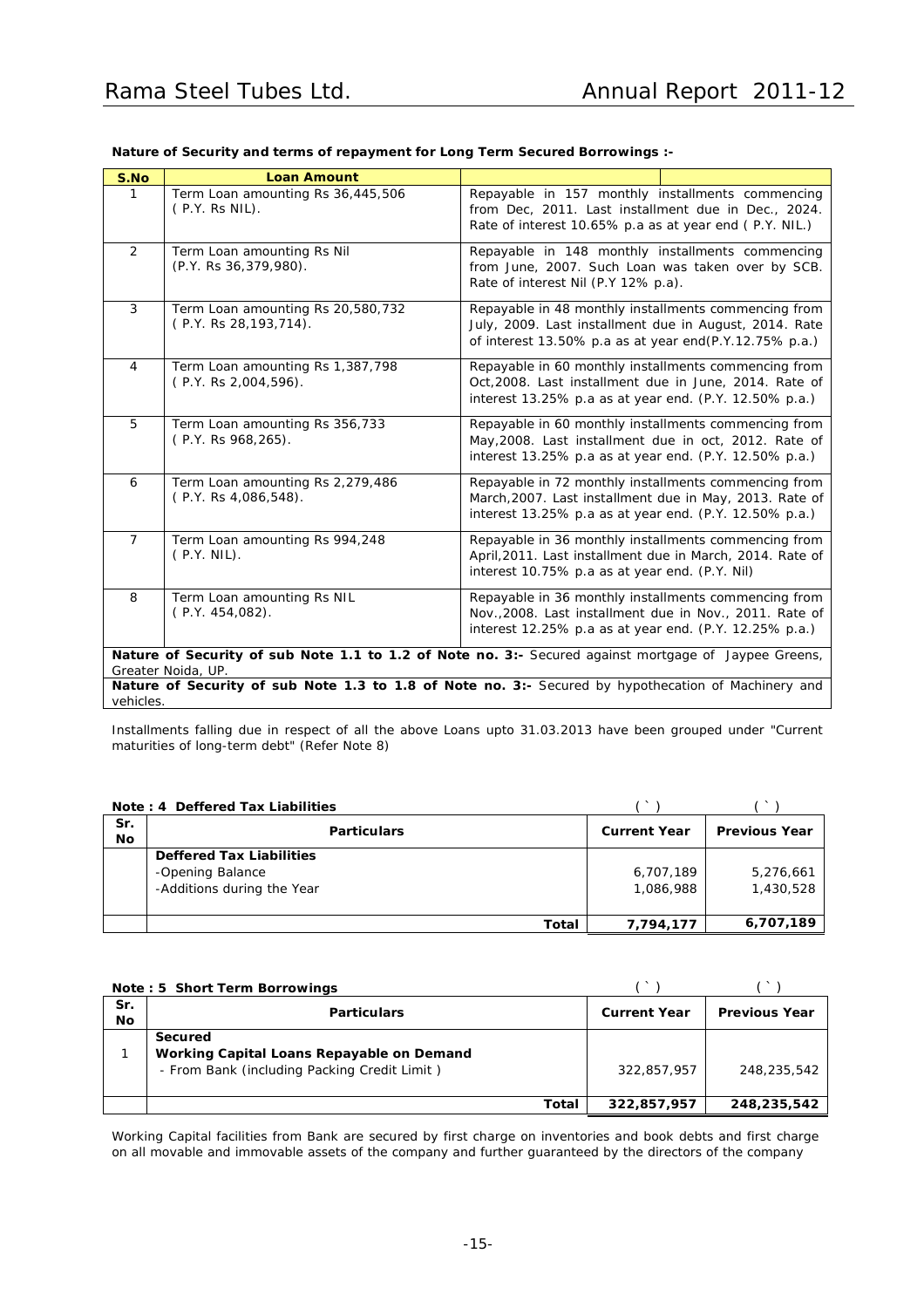|            | Note: 6 Trade Payable                |                     |                      |
|------------|--------------------------------------|---------------------|----------------------|
| Sr.<br>No. | <b>Particulars</b>                   | <b>Current Year</b> | <b>Previous Year</b> |
|            | Sundry Creditors for Raw Material    | 8.177.398           | 22.192.681           |
| 2          | <b>Sundry Creditors for Expenses</b> | 11,585,536          | 11,736,602           |
| 3          | <b>Expenses Payable</b>              | 2.452.114           | 4.103.883            |
|            |                                      |                     |                      |
|            | Total                                | 22,215,048          | 38,033,166           |

|                  | Note: 7 Other Current Liabilities          |                     |                      |
|------------------|--------------------------------------------|---------------------|----------------------|
| Sr.<br><b>No</b> | <b>Particulars</b>                         | <b>Current Year</b> | <b>Previous Year</b> |
|                  | Current Maturities of Long Term Debt       | 2,367,427           | 47,832,977           |
| 2                | Interest accrued and due on borrowings     | 96.428              | 54,914               |
| 3                | Interest accrued but not due on borrowings | 2,971,288           | 3,080,429            |
| 4                | Advance From Customers                     | 23,150,179          | 13,065,122           |
| 5                | <b>Statutory Liabilities</b>               | 5,742,625           | 5,246,078            |
|                  |                                            |                     |                      |
|                  | Total                                      | 34,327,947          | 69.279.520           |

|                  | Note: 8 Short Term Provisions               |                     |                      |
|------------------|---------------------------------------------|---------------------|----------------------|
| Sr.<br><b>No</b> | <b>Particulars</b>                          | <b>Current Year</b> | <b>Previous Year</b> |
|                  | Provision for Excise Duty on Finished Goods | 4,438,054           | 3.765.632            |
|                  | Total                                       | 4,438,054           | 3,765,632            |

### *Note No: 9 Tangible Assets*

| <b>Particulars</b>          |                     | <b>Gross Block</b>                     |                                  |                              |                    |                    | Depreciation                     |                    |                             | <b>Net Block</b>            |
|-----------------------------|---------------------|----------------------------------------|----------------------------------|------------------------------|--------------------|--------------------|----------------------------------|--------------------|-----------------------------|-----------------------------|
|                             | As on<br>01-04-2011 | <b>Additions</b><br>during the<br>Year | Sales/Adj.<br>during the<br>Year | Total<br>as on<br>31-03-2012 | Upto<br>31-03-2011 | During the<br>Year | Adjustment<br>during the<br>Year | Upto<br>31-03-2012 | WDV.<br>as on<br>31-03-2012 | WDV.<br>as on<br>31-03-2011 |
| Land-Sahibabad              | 490,946             |                                        |                                  | 490,946                      |                    |                    |                                  |                    | 490,946                     | 490,946                     |
| Land-B-5                    | 4,954,518           |                                        |                                  | 4,954,518                    |                    |                    |                                  |                    | 4,954,518                   | 4,954,518                   |
| Land- B-25/1                | 3,902,462           |                                        |                                  | 3,902,462                    |                    |                    |                                  |                    | 3,902,462                   | 3,902,462                   |
| Mumbai Land                 | 4,487,955           |                                        |                                  | 4,487,955                    |                    |                    |                                  |                    | 4,487,955                   | 4,487,955                   |
| Land-Gurgaon                | 9,253,290           | 252,785                                |                                  | 9,506,075                    |                    |                    |                                  |                    | 9,506,075                   | 9,253,290                   |
| Warehouse at Mumbai         | 290,000             | 183,120                                | 473,120                          |                              | 41,361             | 1,664              | 43,025                           |                    |                             | 248,639                     |
| Office-I at Mumbai          | 196,500             |                                        |                                  | 196,500                      | 144,363            | 2,607              |                                  | 146,970            | 49,530                      | 52,137                      |
| Office-II at Mumbai         | 1,009,950           |                                        |                                  | 1,009,950                    | 144,044            | 43,295             |                                  | 187,339            | 822,611                     | 865,906                     |
| Factory Shed & Bldg.        | 12,064,901          |                                        |                                  | 12,064,901                   | 4,746,835          | 731,807            |                                  | 5,478,642          | 6,586,259                   | 7,318,066                   |
| Building-Gurgaon            |                     | 25,586,035                             |                                  | 25,586,035                   |                    | 45,440             |                                  | 45,440             | 25,540,595                  |                             |
| Plant & Machinery           | 166,449,901         | 201,700                                |                                  | 166,651,601                  | 82,251,528         | 9,259,074          |                                  | 91,510,602         | 75,140,999                  | 84,198,373                  |
| Furniture & Fixture         | 205,026             | 1,011,151                              |                                  | 1,216,177                    | 175,079            | 87,089             |                                  | 262,168            | 954,009                     | 29,947                      |
| Office Equipment            | 1,450,311           | 185,426                                |                                  | 1,635,737                    | 782,679            | 81,965             |                                  | 864,644            | 771.093                     | 667,632                     |
| Vehicles                    | 13,311,502          | 2,351,868                              | 2,311,887                        | 13,351,483                   | 7,524,023          | 1,972,957          | 1,880,645                        | 7,616,335          | 5,735,148                   | 5,787,479                   |
| Generator Set               | 4.494.143           | 1,425,000                              |                                  | 5,919,143                    | 3,390,010          | 179.820            |                                  | 3,569,830          | 2,349,313                   | 1,104,133                   |
| Air-conditioners            | 737,781             | 2,021,664                              |                                  | 2,759,445                    | 345,917            | 58,350             |                                  | 404,267            | 2,355,178                   | 391,864                     |
| <b>Electrical Fitting</b>   |                     | 1,818,448                              |                                  | 1,818,448                    |                    | 8,984              |                                  | 8,984              | 1,809,464                   |                             |
| Computers                   | 1,149,706           |                                        |                                  | 1,149,706                    | 907,163            | 97,017             |                                  | 1,004,180          | 145,526                     | 242,543                     |
| <b>Total for the Year</b>   | 224,448,891         | 35,037,197                             | 2,785,007                        | 256,701,081                  | 100,453,002        | 12,570,069         | 1,923,670                        |                    | 111,099,401 145,601,680     | 123,995,889                 |
| <b>Total for Prev. Year</b> | 183,309,345         | 42, 172, 279                           | 1,032,733                        | 224,448,891                  | 82,483,127         | 18,669,631         | 699,756                          | 100,453,002        | 123,995,889                 | 100,826,218                 |

### **Capital Work in Progress**

| <b>Particulars</b>  | As at      | <b>Additions</b> | Total      | Capitalized | As at      |
|---------------------|------------|------------------|------------|-------------|------------|
|                     | 01-04-2011 |                  |            |             | 31-03-2012 |
| Property at Gurgaon | 16,965,866 | 8,620,169        | 25,586,035 | 25,586,035  |            |
| Property at Mumbai  | 1,903,056  | -                | 1,903,056  |             | 1,903,056  |
|                     |            |                  |            |             |            |
| Total for the Year  | 18,868,922 | 8,620,169        | 27,489,091 | 25,586,035  | 1,903,056  |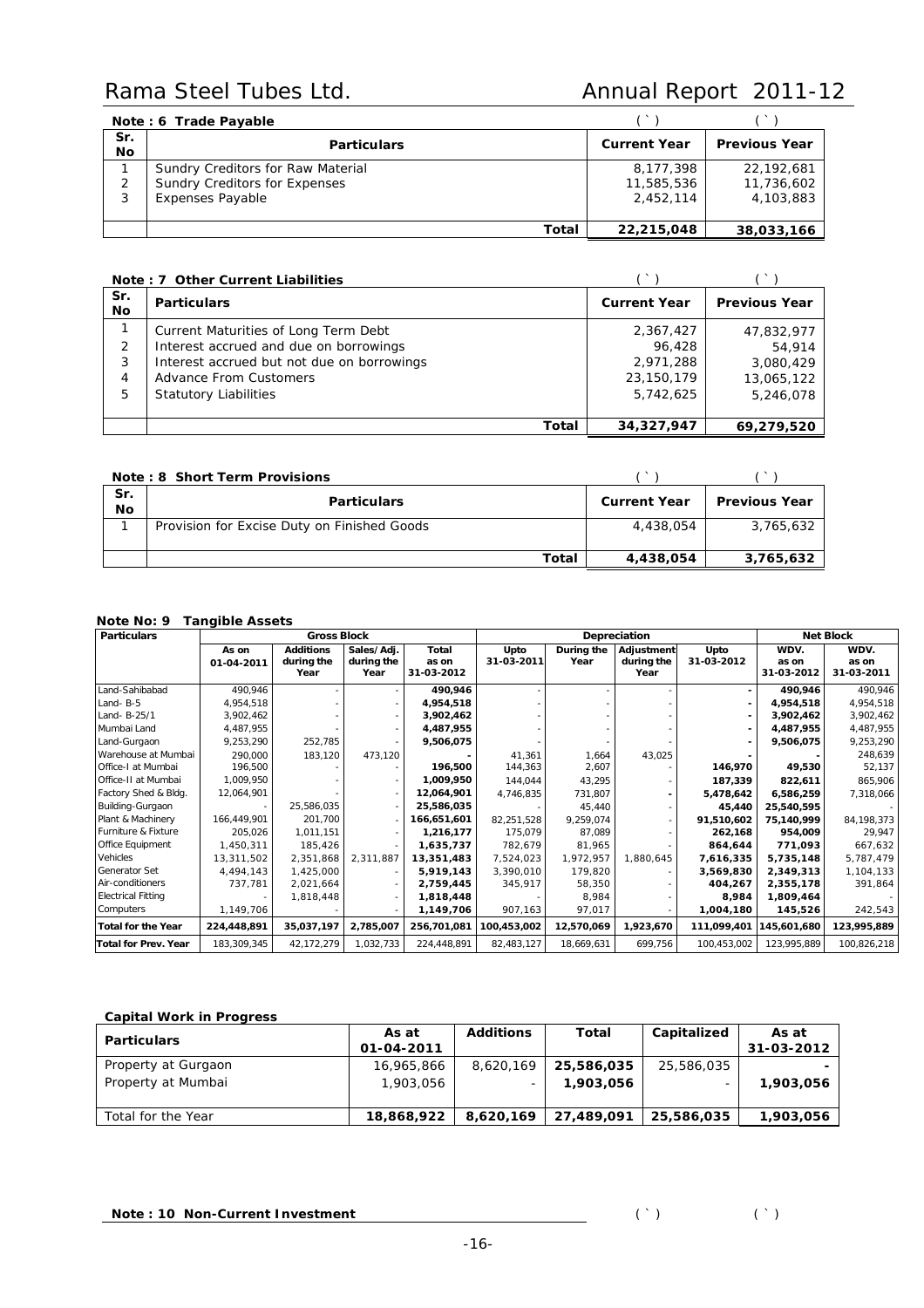| Sr.<br>Νo    | <b>Particulars</b>                                                               | <b>Current Year</b>  | <b>Previous Year</b>   |
|--------------|----------------------------------------------------------------------------------|----------------------|------------------------|
| L            | <b>Investment in Joint Venture</b>                                               |                      |                        |
|              | (Unquoted, Trade)                                                                |                      |                        |
|              | M/s Pir Panchal Construction JV, Jammu *                                         | 14,266,916           | 8,902,514              |
| ш            | Quoted                                                                           |                      |                        |
|              | Other than Trade at cost less provision (Quoted)                                 |                      |                        |
|              | <b>Investment in Equity Shares</b>                                               |                      |                        |
|              | 25000 Equity Share of Rs.10/- each in Partap Industries Ltd.                     |                      |                        |
|              | issued at Premium of Rs.10/- each                                                | 500,000              | 500,000                |
|              | (Previous Year 25000 Equity Shares)                                              |                      |                        |
|              | 60500 Equity Shares of Rs.10/- each in Uttam Value Steels Ltd.                   |                      |                        |
|              | (Formerly Lloyd Steel Industries Ltd.)                                           | 928,181              | 5,463,378              |
|              | (Previous Year 60500 Equity Shares)                                              |                      |                        |
| $\mathbf{H}$ | <b>Unquoted</b>                                                                  |                      |                        |
|              | Other than Trade at cost less provision (Unquoted)                               |                      |                        |
|              | <b>Investment in Equity Shares:</b>                                              |                      |                        |
|              | Two Equity Shares of Rs. 100/- each in CIDCO, Mumbai                             | 200                  | 200                    |
|              | Total                                                                            | 15,695,297           | 14,866,092             |
|              |                                                                                  |                      |                        |
|              | Aggregate book value of unquoted Investments                                     | 14,267,116           | 8,902,514<br>5,963,378 |
|              | Aggregate book value of quoted Investments<br>Market Value of quoted Investments | 1,428,181<br>654,610 | 4,750,000              |
|              | Aggregate provision for diminution in value of Investments                       |                      |                        |
|              |                                                                                  |                      |                        |

**\*** The Audited Financial Statements could not be obtained and supplied to Auditors for verification.

|  |  | Note: 11 Long Term Loans and Advances |
|--|--|---------------------------------------|
|--|--|---------------------------------------|

|              | Note: 11 Long Term Loans and Advances |                     |                      |
|--------------|---------------------------------------|---------------------|----------------------|
| Sr.<br>No.   | <b>Particulars</b>                    | <b>Current Year</b> | <b>Previous Year</b> |
| $\vert$ )    | <b>Capital Advances</b>               |                     |                      |
|              | Unsecured, Considered Good            | 82,582,468          | 71,844,153           |
| $  \,   \,$  | <b>Security Deposit</b>               |                     |                      |
|              | Unsecured, Considered Good            | 4,980,491           | 3,914,999            |
| $ 11\rangle$ | <b>Other Loans &amp; Advances</b>     | 39,500              | 45,000               |
|              | Total                                 | 87,602,459          | 75,804,152           |

### *Note : 12 Inventories* ( ` ) ( ` )

| Sr.<br>Νo | <b>Particulars</b>    | <b>Current Year</b> | <b>Previous Year</b> |
|-----------|-----------------------|---------------------|----------------------|
|           | Raw Material          | 149,283,187         | 107,768,632          |
| 2         | <b>Finished Goods</b> | 61,402,263          | 51,235,483           |
| 3         | Rejection & Scrap     | 5,037,301           | 2,013,730            |
| 4         | Consumables           | 1,216,400           | 1,433,726            |
|           |                       |                     |                      |
|           | Total                 | 216,939,151         | 162,451,571          |

The Closing Stock of Finished Goods has been valued inclusive of Excise Duty

### *Note : 13 Trade Receivables* ( ` ) ( ` )

| Sr.<br>No. | <b>Particulars</b>                                                                                                                       | <b>Current Year</b> | <b>Previous Year</b> |
|------------|------------------------------------------------------------------------------------------------------------------------------------------|---------------------|----------------------|
|            | Trade receivables outstanding for a period exceeding six months<br>from the date they are due for payment<br>Unsecured, Considered Good: | 14,935,402          | 9,573,574            |
|            | Trade receivables outstanding for a period less than six months<br>from the date they are due for payment<br>Unsecured, Considered Good: | 125,481,756         | 135,550,434          |
|            | Total                                                                                                                                    | 140.417.158         | 145.124.008          |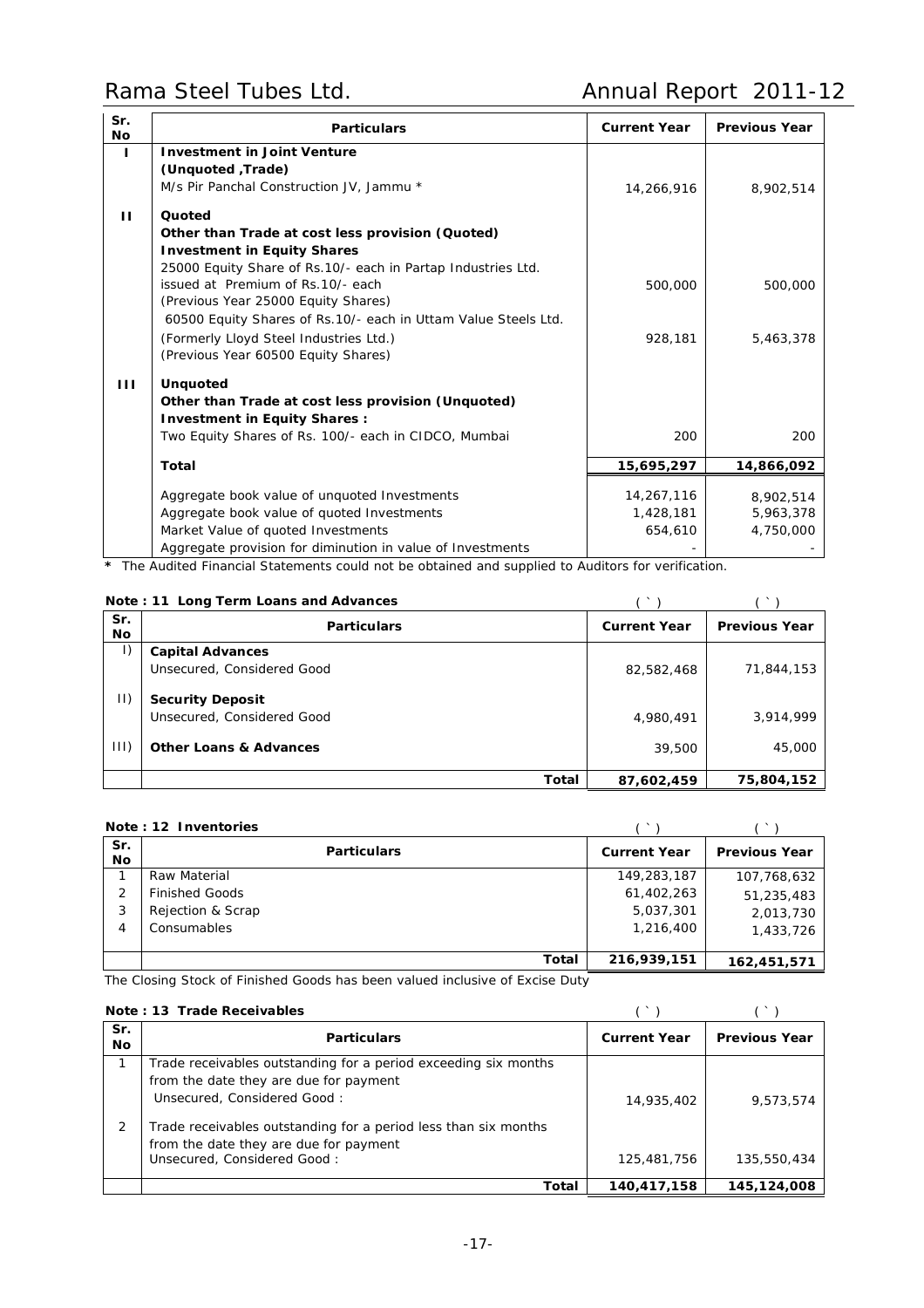|  |  | Note: 14 Cash & Cash Equivalent |
|--|--|---------------------------------|
|--|--|---------------------------------|

|                  | Note: 14 Cash & Cash Equivalent                                                                                                                                                                                                   |                                       |                                     |
|------------------|-----------------------------------------------------------------------------------------------------------------------------------------------------------------------------------------------------------------------------------|---------------------------------------|-------------------------------------|
| Sr.<br><b>No</b> | <b>Particulars</b>                                                                                                                                                                                                                | <b>Current Year</b>                   | <b>Previous Year</b>                |
|                  | Cash & Cash Equivalent                                                                                                                                                                                                            |                                       |                                     |
|                  | Cash Balance                                                                                                                                                                                                                      | 1,436,481                             | 862,874                             |
|                  | <b>Bank Balance</b>                                                                                                                                                                                                               | 373,547                               | 624,760                             |
|                  | Sub Total (1)                                                                                                                                                                                                                     | 1,810,028                             | 1,487,634                           |
| 2                | <b>Other Bank Balances</b><br><b>Fixed Deposits with Banks</b><br>Accrued Interest on FDR's & Securities<br>(In margin money with maturities more than three months and<br>less than twelve months at inception)<br>Sub Total (2) | 17,341,934<br>1,136,528<br>18,478,462 | 19,336,471<br>533,300<br>19,869,771 |
|                  |                                                                                                                                                                                                                                   |                                       |                                     |
|                  | Total $[1+2]$                                                                                                                                                                                                                     | 20,288,490                            | 21,357,405                          |

|                  | Note: 15 Short Terms Loans and Advances                   |                     |                      |
|------------------|-----------------------------------------------------------|---------------------|----------------------|
| Sr.<br><b>No</b> | <b>Particulars</b>                                        | <b>Current Year</b> | <b>Previous Year</b> |
|                  | Advance to Suppliers and Others                           | 21,650,315          | 23,586,307           |
| 2                | Advance Income Tax/Refund Due                             | 172,805             | 202,006              |
| 3                | Prepaid Expenses                                          | 1,048,375           | 873.766              |
| 4                | Advance Payment with Revenue Authorities (Indirect Taxes) | 45,849,249          | 57,942,981           |
| 5                | <b>MAT Credit Entitlement</b>                             | 1,150,472           | 672.623              |
|                  |                                                           |                     |                      |
|                  | Total                                                     | 69,871,217          | 83,277,683           |

|                | Note: 16 Revenue from Operations                  |                     |                      |
|----------------|---------------------------------------------------|---------------------|----------------------|
| Sr.<br>No.     | <b>Particulars</b>                                | <b>Current Year</b> | <b>Previous Year</b> |
|                | Sales (Finished Goods) - Domestic                 | 1.131.705.371       | 841.280.783          |
| $\overline{2}$ | Sales (Finished Goods) - Export                   | 306,590,580         | 310,256,887          |
|                |                                                   | 1,438,295,951       | 1.151.537.670        |
| 3              | Sales Traded Goods (Raw Material Cleared as such) | 182,463,588         | 154,824,963          |
| 4              | Job Work                                          | 3,042,170           | 4,062,247            |
| 5              | <b>Export Incentive</b>                           | 22,043,784          | 35,131,208           |
|                | <b>Gross Revenue</b>                              | 1,645,845,492       | 1,345,556,088        |
| 6              | Less: Excise Duty                                 | (108, 303, 882)     | (74, 760, 546)       |
|                |                                                   |                     |                      |
|                | Total                                             | 1,537,541,610       | 1,270,795,542        |

| Sr.<br>No.     | Detail of Sale of Products | Current Year  | <b>Previous Year</b> |
|----------------|----------------------------|---------------|----------------------|
|                | <b>Manufactured Goods:</b> |               |                      |
| 1              | <b>Black Pipe/Tubes</b>    | 915,983,806   | 448,097,041          |
| 2              | Rejected Pipes /Scrap      | 55,398,394    | 47,144,809           |
| 3              | <b>GP Pipe/Tubes</b>       | 418,284,459   | 633,316,524          |
| $\overline{4}$ | Others                     | 48,629,292    | 22,979,296           |
|                |                            | 1,438,295,951 | 1,151,537,670        |
|                | <b>Trading Goods:</b>      |               |                      |
| 1              | Zinc                       | 731,847       | 1,031,307            |
| 2              | HR Strip/Coil              | 181,449,811   | 153,793,656          |
| 3              | <b>Steel Sockets</b>       | 281,930       |                      |
|                |                            | 182,463,588   | 154,824,963          |
|                |                            |               |                      |
|                | Total                      | 1,620,759,539 | 1,306,362,633        |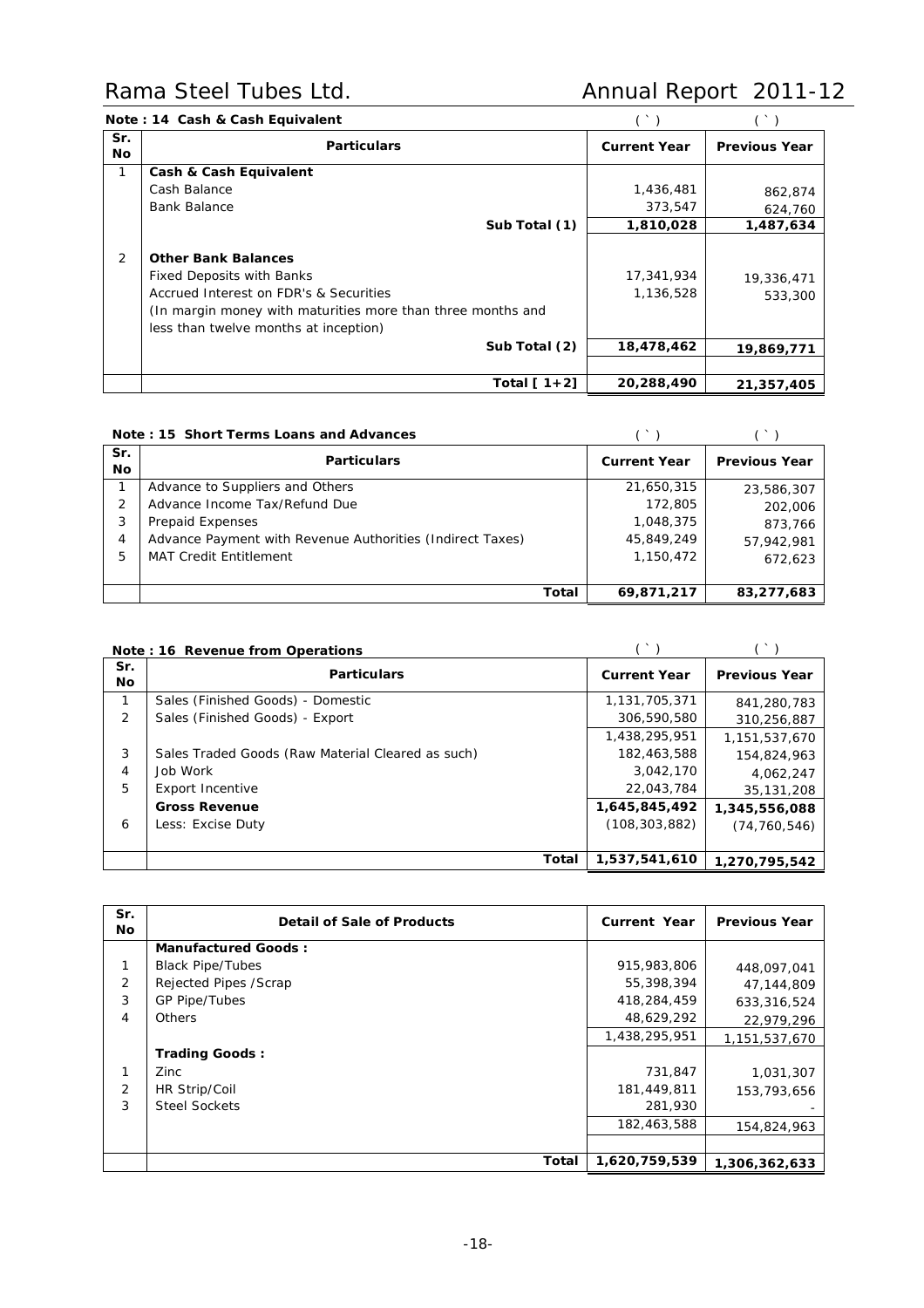| Note: 17 Other Income |                                  |                     |                      |
|-----------------------|----------------------------------|---------------------|----------------------|
| Sr.<br><b>No</b>      | <b>Particulars</b>               | <b>Current Year</b> | <b>Previous Year</b> |
|                       | Interest Earned on FDRs          | 1,826,900           | 1,292,894            |
| 2                     | Share Of Profit in joint Venture | 5,364,402           | 3,710,931            |
| 3                     | Profit On Sale of Fixed Assets   | 7,508,663           | 267,023              |
| 4                     | <b>Rental Receipts</b>           | 304,032             |                      |
| 5                     | Maintenance Receipts             | 41,935              |                      |
| 6                     | Foreign Exchange Fluctuation     | 7.630.610           | 302.121              |
|                       |                                  |                     |                      |
|                       | <b>Total</b>                     | 22,676,542          | 5,572,969            |

| Note: 18 Cost of Material Consumed |                                                              |                                                 |                                               |
|------------------------------------|--------------------------------------------------------------|-------------------------------------------------|-----------------------------------------------|
| Sr.<br>No.                         | <b>Particulars</b>                                           | <b>Current Year</b>                             | <b>Previous Year</b>                          |
|                                    | <b>Raw Materials</b>                                         | 1,223,650,918                                   | 925,984,386                                   |
|                                    | <b>Opening Stock</b><br>Add: Purchase<br>Less: Closing Stock | 107,768,632<br>1,265,165,473<br>(149, 283, 187) | 135,333,545<br>898,419,473<br>(107, 768, 632) |
|                                    | Total                                                        | 1,223,650,918                                   | 925,984,386                                   |

| Sr.<br><b>No</b> | Detail of Raw Material Consumed:       | <b>Current Year</b>                       | <b>Previous Year</b>      |
|------------------|----------------------------------------|-------------------------------------------|---------------------------|
| 2<br>3           | HR Coil<br>Black pipe<br>Zinc & Others | 1,148,760,369<br>16,249,170<br>58,641,379 | 830,842,385<br>17,681,983 |
|                  | Total                                  | 1,223,650,918                             | 77,460,018<br>925,984,386 |

All the above Raw material consumed includes indigenous materials consumed. There is no imported material consumed during the year.

|                  | Note: 19 Change in Inventories | $($ $\rightarrow$ $)$ |                      |
|------------------|--------------------------------|-----------------------|----------------------|
| Sr.<br><b>No</b> | <b>Particulars</b>             | <b>Current Year</b>   | <b>Previous Year</b> |
|                  | <b>Opening Stock</b>           |                       |                      |
|                  | <b>Finished Goods</b>          | 53,249,213            | 73,145,638           |
|                  | Total-1                        | 53,249,213            | 73,145,638           |
| 2                | Closing Stock                  |                       |                      |
|                  | <b>Finished Goods</b>          | 66,439,564            | 53,249,213           |
|                  | Total-2                        | 66,439,564            | 53,249,213           |
|                  | Total $(2-1)$                  | (13, 190, 351)        | 19,896,425           |

|            | Note: 20 Employee Benefit Expenses        |              |                      |
|------------|-------------------------------------------|--------------|----------------------|
| Sr.<br>No. | <b>Particulars</b>                        | Current Year | <b>Previous Year</b> |
|            | Salaries, Wages, Bonus etc.               | 18,733,046   | 15,270,032           |
| 2          | Contribution to Provident and other Funds | 1,833,536    | 1,179,784            |
| 3          | <b>Staff Welfare Expenses</b>             | 187,336      | 316,494              |
|            |                                           |              |                      |
|            | <b>Total</b>                              | 20,753,918   | 16,766,310           |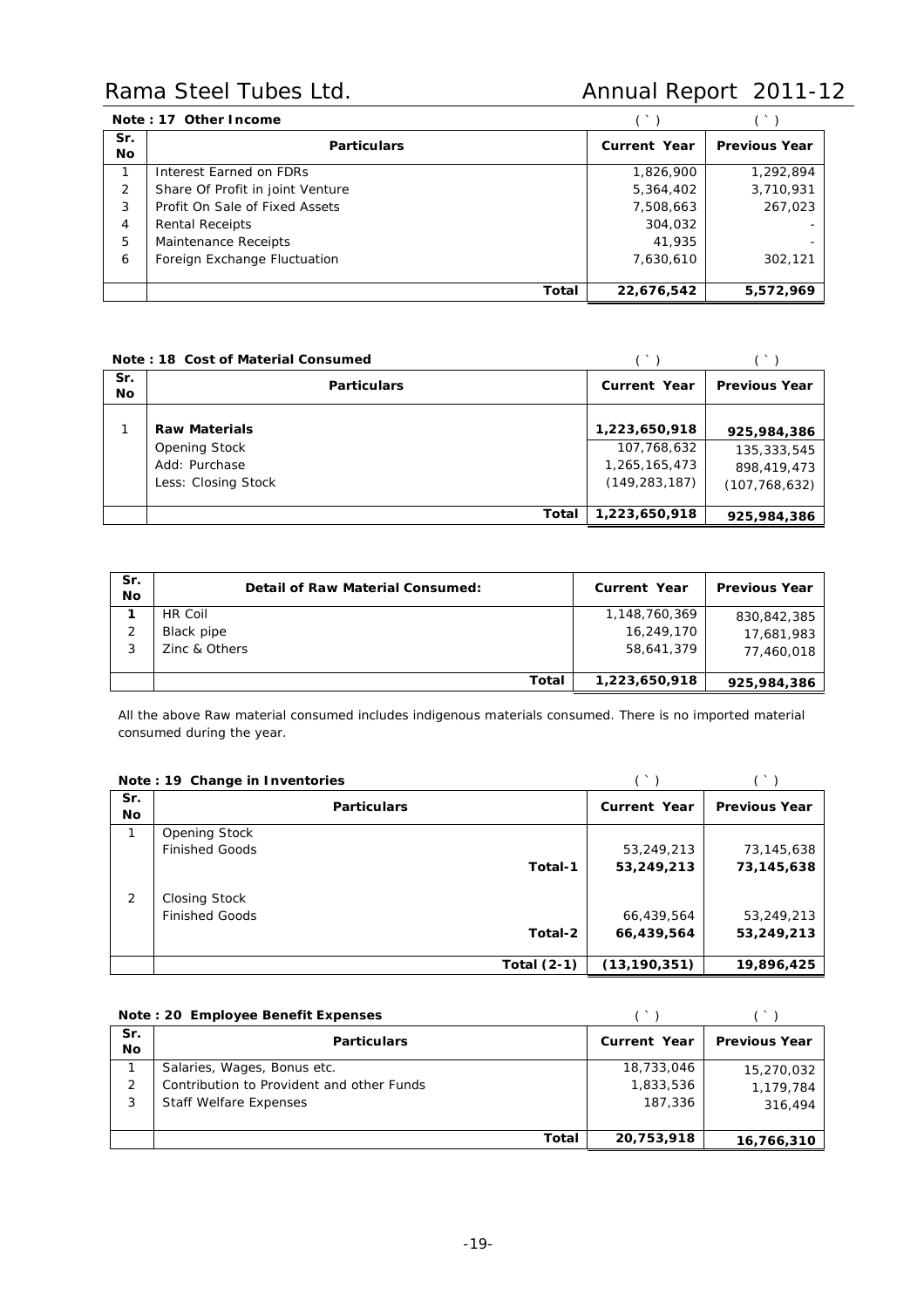|                  | Note: 21 Financial Cost |                     |                      |
|------------------|-------------------------|---------------------|----------------------|
| Sr.<br><b>No</b> | <b>Particulars</b>      | <b>Current Year</b> | <b>Previous Year</b> |
|                  | Interest Expense        | 33,858,105          | 34,977,382           |
| 2                | Other Borrowing Cost    | 6,234,220           | 3,886,141            |
|                  | Total                   | 40,092,325          | 38,863,523           |

|                  | Note: 22 Depreciation & Amortized Cost |                     |                      |
|------------------|----------------------------------------|---------------------|----------------------|
| Sr.<br><b>No</b> | <b>Particulars</b>                     | <b>Current Year</b> | <b>Previous Year</b> |
|                  | Depreciation                           | 12,570,069          | 18,669,631           |
|                  | Total                                  | 12,570,069          | 18,669,631           |

|                | $($ )<br>Note: 23 Other Expenses           |                     | $($ )                |
|----------------|--------------------------------------------|---------------------|----------------------|
| Sr.<br>No      | <b>Particulars</b>                         | <b>Current Year</b> | <b>Previous Year</b> |
|                | <b>Manufacturing Expenses</b>              |                     |                      |
| 1              | Stores & Consumables                       | 12,503,595          | 13,419,915           |
| 2              | Job Work Charges                           | 5,107,078           | 5,890,034            |
| 3              | Power & Fuel Expenses                      | 24,662,243          | 23,691,460           |
| $\overline{4}$ | Repair & Maintenance :-                    |                     |                      |
|                | <b>Building</b>                            | 2,727,052           | 61,597               |
|                | Plant & Machinery                          | 4,773,951           | 2,330,600            |
|                | <b>Administrative Expenses</b>             |                     |                      |
| 5              | Rent                                       | 616,993             | 631,500              |
| 6              | Printing & Stationery                      | 204,599             | 295,729              |
| 7              | Postage & Telephone                        | 666,541             | 828,629              |
| 8              | Vehicle Running Expenses                   | 1,071,443           | 766,254              |
| 9              | Fees & Taxes                               | 656,299             | 741,440              |
| 10             | Travelling Expenses:                       |                     |                      |
|                | <b>Directors</b>                           | 986,210             | 1,859,851            |
|                | Others                                     | 313,854             | 392,154              |
| 11             | Legal & Professional Charges               | 359,368             | 682,764              |
| 12             | Miscellaneous Expenses                     | 213,573             | 121,718              |
| 13             | <b>Auditor's Remuneration</b>              | 100,000             | 100,000              |
| 14             | Insurance                                  | 190,042             | 122,693              |
| 15             | Key-man Insurance                          | 1,211,822           | 1,231,314            |
| 16             | Office Expenses                            | 398,119             | 166,680              |
|                | <b>Selling &amp; Distrubution Expenses</b> |                     |                      |
| 17             | <b>Advertisement Expenses</b>              | 453,238             | 213,085              |
| 18             | Commission                                 | 5,557,643           | 7,183,548            |
| 19             | Rebate & Discount                          | 1,405,811           | 1,404,618            |
| 20             | Freight Outward                            | 24,334,499          | 21,586,985           |
| 21             | Sales Promotion                            | 2,069,619           | 674,085              |
| 22             | <b>Additional Entry Tax</b>                | 385,470             | 1,197,990            |
| 23             | <b>Other Selling Expenes</b>               | 182,535             |                      |
|                |                                            |                     |                      |
|                | Total                                      | 91,151,596          | 85,594,642           |

| Note: 24 Execptional Item |                        |                     |                      |
|---------------------------|------------------------|---------------------|----------------------|
| Sr.<br><b>No</b>          | <b>Particulars</b>     | <b>Current Year</b> | <b>Previous Year</b> |
|                           | Loss on Sale of Shares | 401,858             | 137,119              |
|                           | Total                  | 401,858             | 137,119              |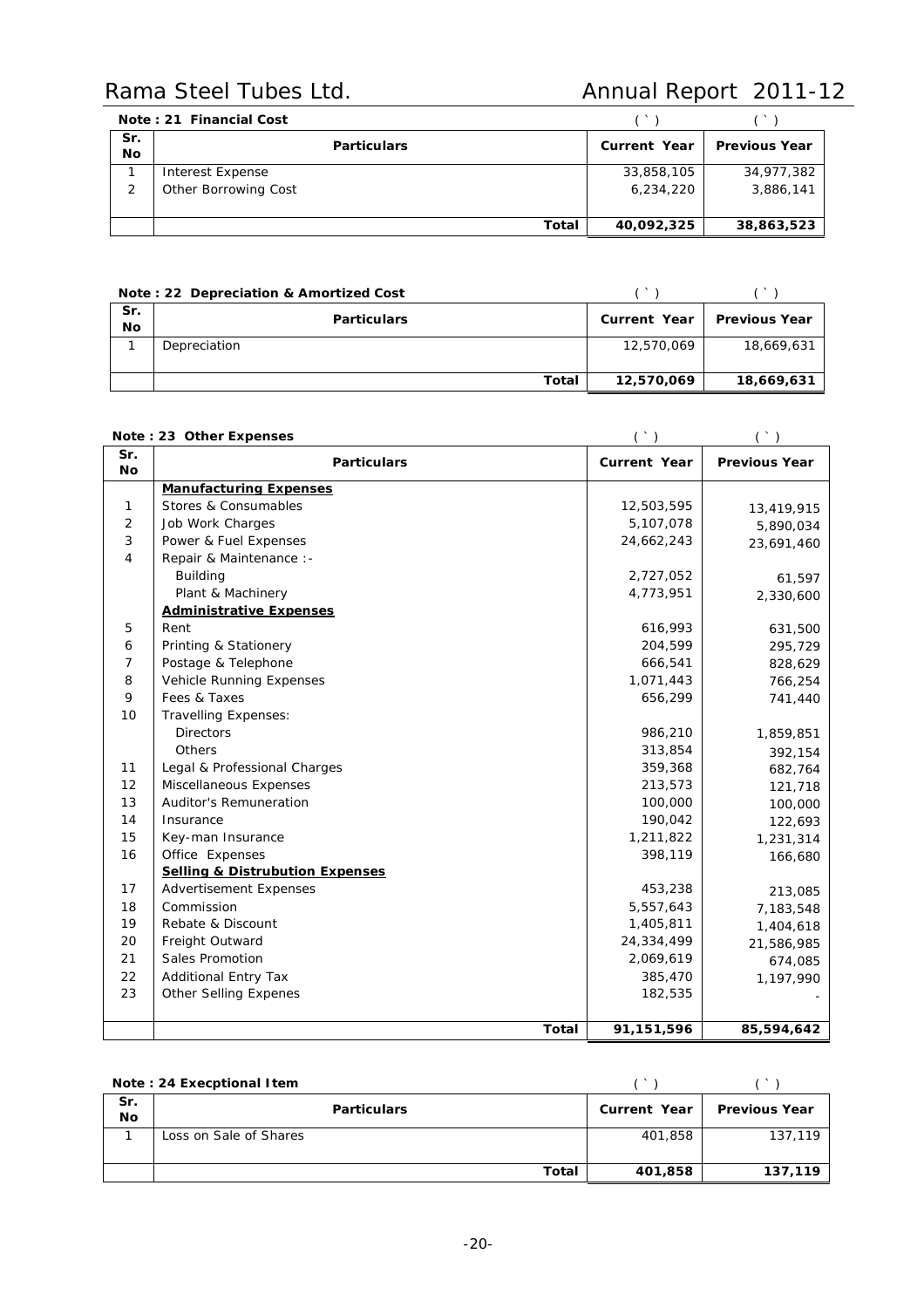*(Figures in `)*

### **Note No.25 Contingent Liabilities**

### **Contingent liability not provided for in respect of :**

- a) Bank Guarantees of Rs.767.46 Lacs (Previous year Rs.862.82 Lacs).
- b) Bills Discounted of Rs.54.86 Lacs (Previous Year Rs.301.05 Lacs)
- c) Leave Encashment of Rs.2.58 Lacs (Previous Year Rs.1.92 Lacs)
- d) Accrued Liability in respect of Gratuity Outstanding of Rs.28.90 Lacs (Previous Year Rs.25.70 Lacs)
- e) Outstanding letters of credit amounting to Rs.125.00 Lacs. (Previous year Rs.125.00 Lacs)
- f) Entry Tax Payable Rs.111.42 Lacs (Previous Year NIL)
- g) Corporate Guarantees of Rs.3000.00 Lacs (previous Year NIL) given to Union Bank of India on account of Bank Guarantees furnished by Union Bank of India to the Jammu & Kashmir Govt on account of contracts awarded to M/s Pir Panchal Construction Pvt.Ltd., Joint Venture, an association of person, in which our company is one of the participant.

### **Note No.26**

- a) During the Year the Petition filed by the company, challenging the Entry Tax (on Purchases) imposed by U.P VAT Authorities, was rejected by the Hon'ble High Court of Allahabad, holding the imposition of Entry Tax as lawful. The verdict of the hon'ble Court accrued Entry Tax Liability amounting to Rs.2,21,36,566/- upon the Company towards the UP Commercial Taxes Department. The Company has filed a petition in the hon'ble Supreme Court challenging the verdict of Allahabad High Court. Further in accordance with the directions of the hon'ble Supreme Court, the Company has paid a sum of Rs.1,11,41,669/- to the Department and gave the Bank Guarantee for the balance amount of Rs.1,09,94,897/-. The Case is still pending in the Court of Law. As the Company is of the opinion that eventually no liability shall accrue to the company on this issue, it did not provide for this Entry Tax Liability on Purchases (Previous Year NIL).
- b) The company filed one civil suit against MPSEB, JABLAPUR for cancellation of Bank Guarantee invoked by MPSEB, JABLAPUR amounting to Rs. 9,41,700/- in the civil court Jabalpur. The Suit has been decided in favour of the Company against which MPSEB has preferred Appeal. As such the Case is still subjudice. The company is of the view that it would get favourable verdict and no demand would be eventually sustained in any of the pending matters. Accordingly, no provision is made in the books in respect of these contingent liabilities.
- c) The Company has filed civil suit for Rs. 45,35,667/- , against one of its debtor for recovery of dues in respect of goods supplied to them against LCs. The matter is pending in Delhi High Court.

### **Note No.27**

None of the employees was in receipt of remuneration in excess of Rs.24,00,000 p.a. or Rs.2,00,000 p.m. if employed for part of the year as prescribed under section 217 (2) (A) of the Companies Act, 1956.

| <b>Dev</b><br>---<br>יי             | $\sim$ |  |
|-------------------------------------|--------|--|
| the contract of the contract of the |        |  |

**Note No.28** Disclosure regarding computation of EPS in accordance with AS-20

| <b>Particulars</b>                                               | 2012      | 2011        |
|------------------------------------------------------------------|-----------|-------------|
| <b>Basic EPS</b>                                                 |           |             |
| Profit After Tax As per P&L A/c (Rs.)                            | 26.35.689 | 1,37,13,114 |
| Weighted Avg. Number of Equity Share                             | 2,48,900  | 2,48,900    |
| Basic EPS(Rs.)                                                   | 10.59     | 55.09       |
| <b>Diluted EPS</b>                                               |           |             |
| Profit After Tax As per P&L A/c (Rs.)                            | 26.35.689 | 1,37,13,114 |
| Diluted Number of Equity Shares O/s                              | 2,48,900  | 2,48,900    |
| Diluted EPS (Rs.)                                                | 10.59     | 55.09       |
| <b>Computation of Diluted Number of Equity Shares</b>            |           |             |
| <b>Basic Shares</b><br>$1_{-}$                                   | 2,48,900  | 2,48,900    |
| Share Application Money of which share are allotted during<br>2. |           |             |
| the year                                                         |           |             |
| 3.<br>Issue Price Per Share in Rs                                | $ -$      |             |
| Number of Shares at above issue Price<br>4.                      | $ -$      |             |
| Total Diluted Equity Shares $(1+4)$<br>5.                        | 2,48,900  | 2,48,900    |

### **Note No.29 Segment Reporting (AS-17)**

The Company is primarily engaged in the business of manufacture and sale of steel Tube/Pipes and its revenue from trading segment is not significant. As such the accounting standard on segment reporting is not applicable.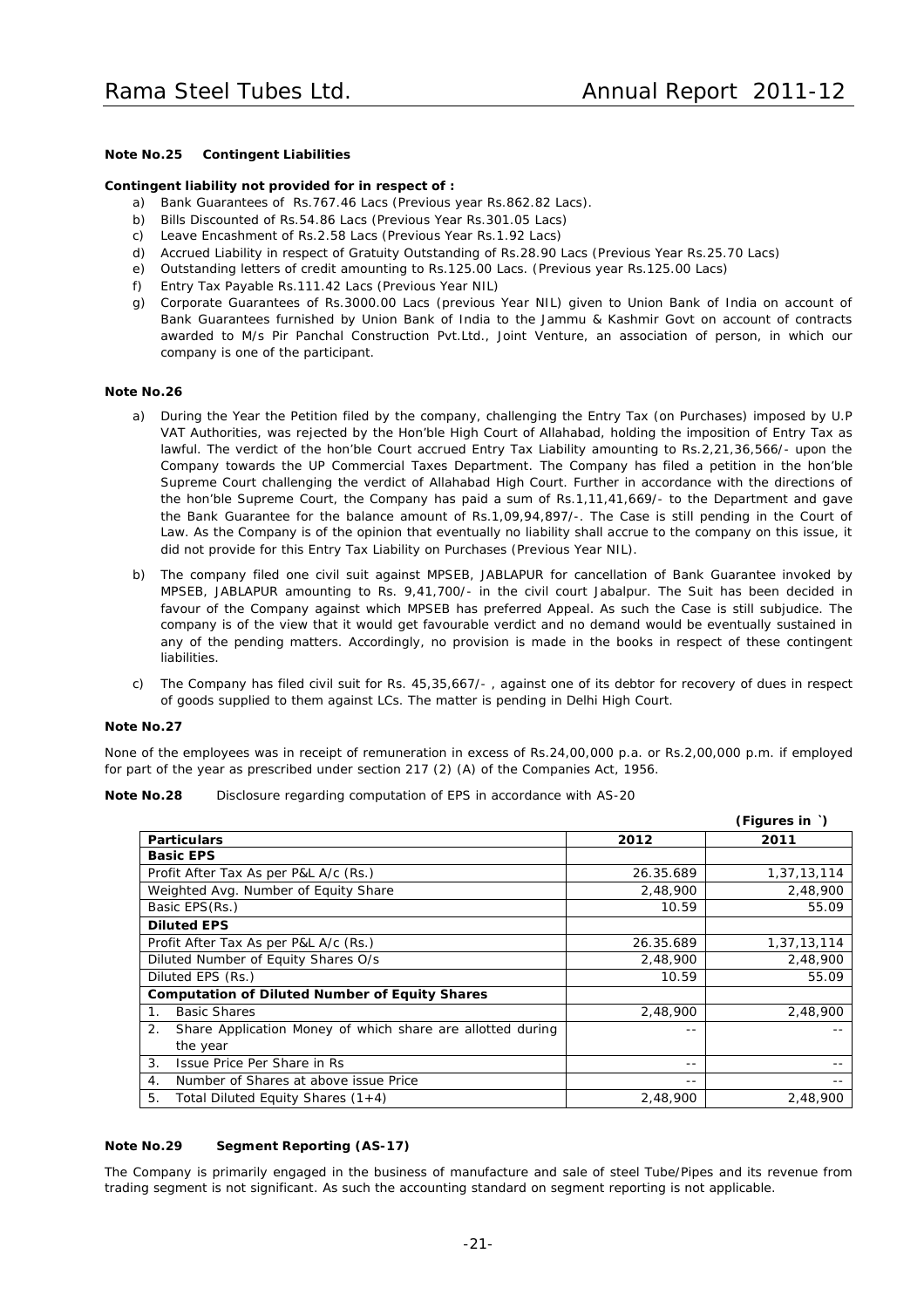### **Note No.30 Related Party Disclosures (AS 18)**

Related Parties with whom transaction have taken place during the year and balances outstanding as on the last day of the year;

### **A. List of Related Parties**

Enterprises over which Key Management Personnel (KMP) and Relatives of such personnel exercise significant control

- 1. M/s Advance Hightech Agro Products Pvt. Ltd.
- 2. M/s Hi Tech Pipes Ltd.
- 3. M/s Harso Steels Pvt. Ltd.
- 4. M/s Ravi Developers Pvt. Ltd.
- 5. M/s Gujarat Hi-Tech Steel Pvt. Ltd.
- 6. M/s Harbans Lal (HUF)
- 7. M/s Naresh Kumar & Sons (HUF)
- 8. M/s Richi Bansal (HUF)

Key Management Personnel

- 1. Mr. Naresh Bansal
- 2. Mr. Richi Bansal
- 3. Mr.Subhash Chander Khurana

Relatives of Key Manangement Personnel

- 1. Ms. Kumud Bansal
- 2. Ms. Krati Bansal
- 3. Mr. Nikhil Bansal
- 4. Master Ishaan Bansal
- 5. Ms. Reeta Rani
- 6. Ms. Parveen Bansal

### **B. Detail of Related Party Transactions**

| <b>Particulars</b>       | <b>Enterprises over</b><br>which KMP and<br>relatives of such<br>personnel exercise<br>significant control | <b>Key Management</b><br>Personnel | Relatives of such key<br>Management<br>Personnel |
|--------------------------|------------------------------------------------------------------------------------------------------------|------------------------------------|--------------------------------------------------|
| Purchase of Goods        | 31,03,212                                                                                                  | $- -$                              |                                                  |
| Sales of Goods           | 36, 34, 078                                                                                                | $- -$                              |                                                  |
| Job Work Expenses        | 10,41,764                                                                                                  | --                                 |                                                  |
| Job Work Income          | 8,94,830                                                                                                   | $- -$                              |                                                  |
| <b>Remuneration Paid</b> | $- -$                                                                                                      | 35,27,616                          | 3,00,000                                         |
| <b>Interest Paid</b>     | 9,18,902                                                                                                   | 34,799                             | 14,91,260                                        |
| Rent Paid                | $- -$                                                                                                      | $- -$                              | 4,80,000                                         |

### **C. Amount due to / from Related Parties as on 31st March 2012**

| <b>Particulars</b>                 | <b>Enterprises over</b><br>which KMP and<br>relatives of such<br>personnel exercise<br>significant control | <b>Key Management</b><br>Personnel | Relatives of such key<br>Management<br>Personnel |
|------------------------------------|------------------------------------------------------------------------------------------------------------|------------------------------------|--------------------------------------------------|
| Amount due to Related<br>Parties   | 51,50,505                                                                                                  | 2, 21, 71, 272                     | 28,70,046                                        |
| Amount due from Related<br>Parties | --                                                                                                         | --                                 |                                                  |

### **Note No.31 Value of Exports**

| Particulars                | 2012         | 2011         |
|----------------------------|--------------|--------------|
| Value of Exports (FOB) (`) | 30,65,90,580 | 31,02,56,887 |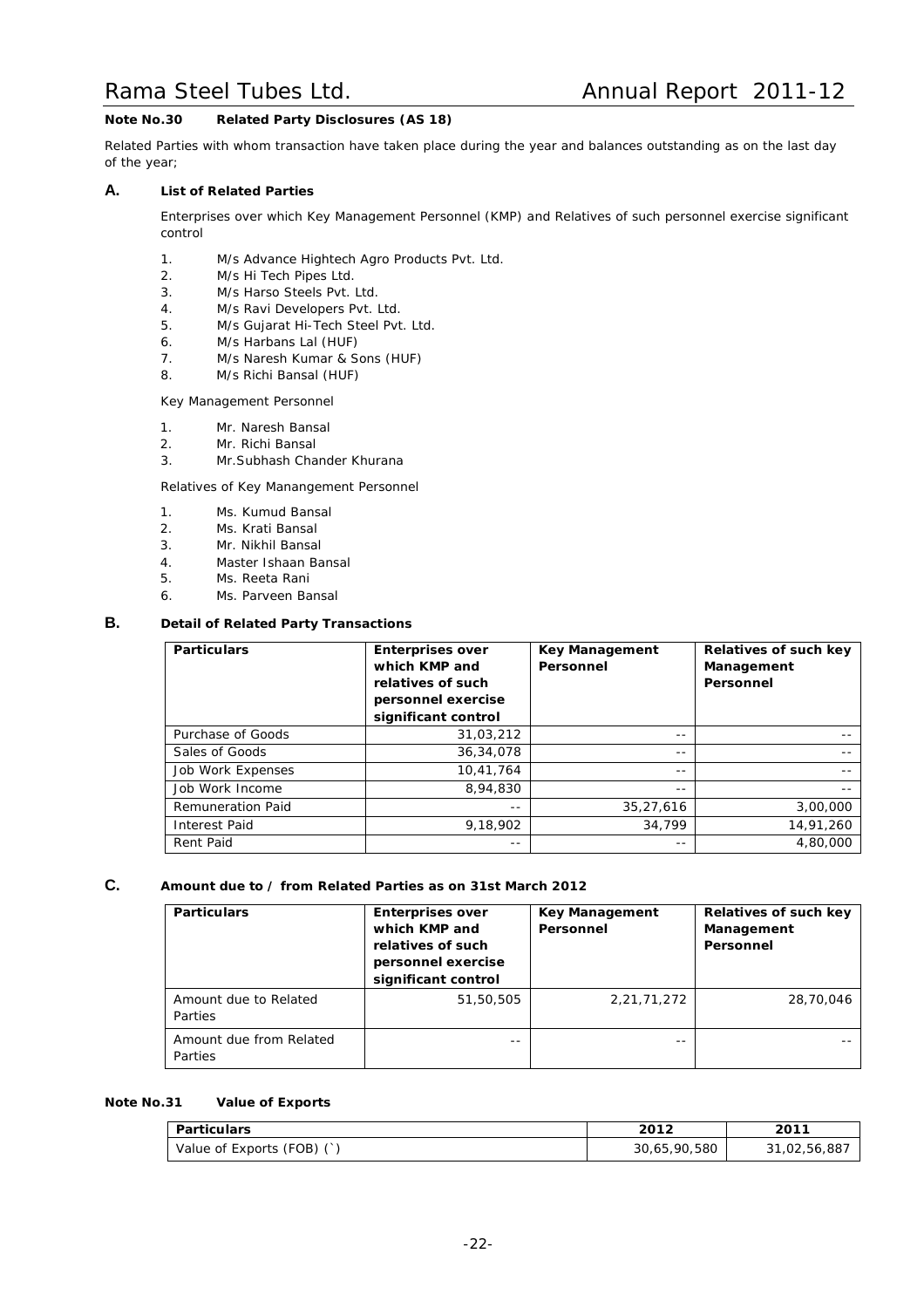### **Note No.32 Expenditure in Foreign Currency**

| Particulars                     | 2012                        | 2011     |
|---------------------------------|-----------------------------|----------|
| Expenditure in Foreign Currency | 5 54 270<br>2 / 2 ، + ت ، ت | 12,40,15 |

### **Note No.33 Value of Imports on CIF basis**

| Particulars                           | 2012    | 2011            |
|---------------------------------------|---------|-----------------|
| Value of Imports (CIF) - Raw Material | $- - -$ | 2,18,<br>74.878 |

### **Note No.34**

The outstanding balances of Sundry Debtors/Creditors in the books of the company are subject to confirmation.

### **Note No.35**

Long Term Loans & Advances vide Note No.11 include Advances against Capital Account of Rs.21,61,225/- given as Advance against Mumbai Land Development. The aforesaid Land is in the name of the company.

### **Note No.36 Auditors Remuneration (excluding Service Tax)**

| <b>Particulars</b>          | 2012                     | 2011     |
|-----------------------------|--------------------------|----------|
| <b>Statutory Audit Fees</b> | 80,000                   | 80,000   |
| Tax Audit Fees              | 20,000                   | 20,000   |
| Other Services              | $\overline{\phantom{m}}$ | $- -$    |
| Total                       | 1,00,000                 | 1,00,000 |

### **Note No.37 Break-up of Managerial Remuneration**

| <b>Particulars</b>             | 2012      | 2011      |
|--------------------------------|-----------|-----------|
| Salary                         | 34,24,800 | 34,22,200 |
| Contribution to Provident Fund | 23,616    | 20,496    |
| <b>Other Perguisites</b>       | 79,200    | 61,200    |
| Total                          | 35,27,616 | 35,03,896 |

### **Note No.38 Breakup of Directors Travelling Expenses**

| <b>Particulars</b> |                    | 2012     | 2011      |
|--------------------|--------------------|----------|-----------|
| $i$ ).             | Foreign Travelling | 7,93,532 | 15,96,061 |
| $\mathsf{ii}$ .    | Inland Travelling  | 1,92,678 | 2,63,790  |
|                    |                    |          |           |
| Total              |                    | 9,86,210 | 18,59,851 |

### **Note No.39**

On the basis of information available with the company, it does not owe any outstanding dues towards Small Scale Industrial Undertaking amended Schedule VI of the companies Act, 1956 vide Notification NO. GSR 129 (E) dated 22.02.99, in case the sum owned is Rs. 1.00 Lac or more which is outstanding for more than 30 days as at 31st March, 2012.

### **Note No.40**

On the basis of information available with the company, the Company does not have any amounts due to suppliers under the Micro, Small and Medium Enterprises covered under the Micro, Small and Medium Enterprises Development Act, 2006 (MSMED Act) as at 31st March 2012.

### **Note No.41**

Amounts except number of shares and earnings per share are rounded off to the nearest rupees.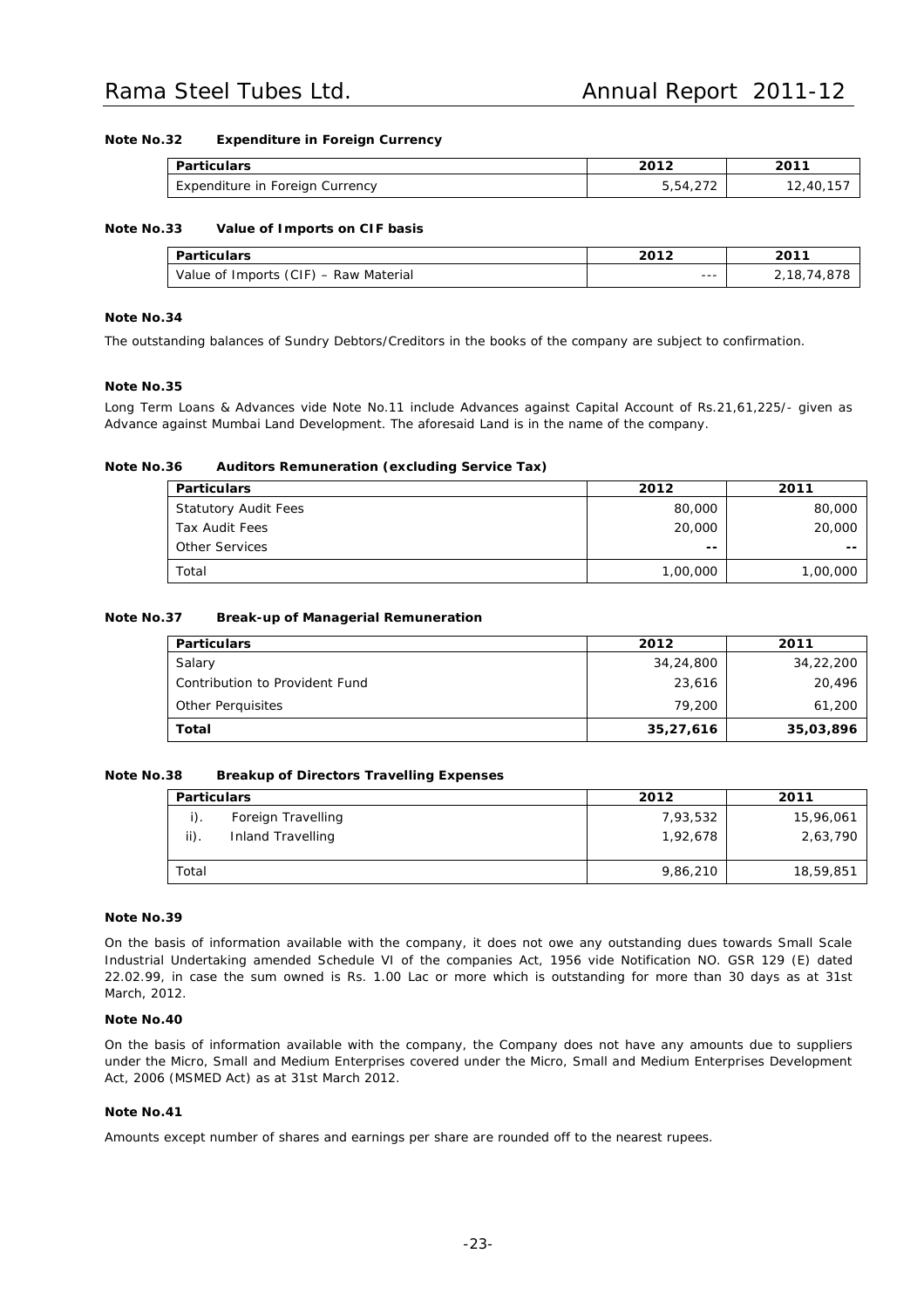### **Note No.42**

The figures of previous year have been regrouped / rearranged wherever considered necessary.

### **Note No.43**

Significant accounting policies and practices adopted by the company are disclosed in the statement annexed to these financial statements as Annexure 1.

**As per our separate audit Report of even date attached**

*Chartered Accountants* Firm Regn. No. 003612N

**For VAPS & Company For and on behalf of the Board**

M No. 82515

**Sd/- Sd/- Sd/- P.K.Jain Naresh Kumar Bansal Richi Bansal Partner Managing Director Director Director Director Director Director** 

Place : New Delhi Date : August 29,2012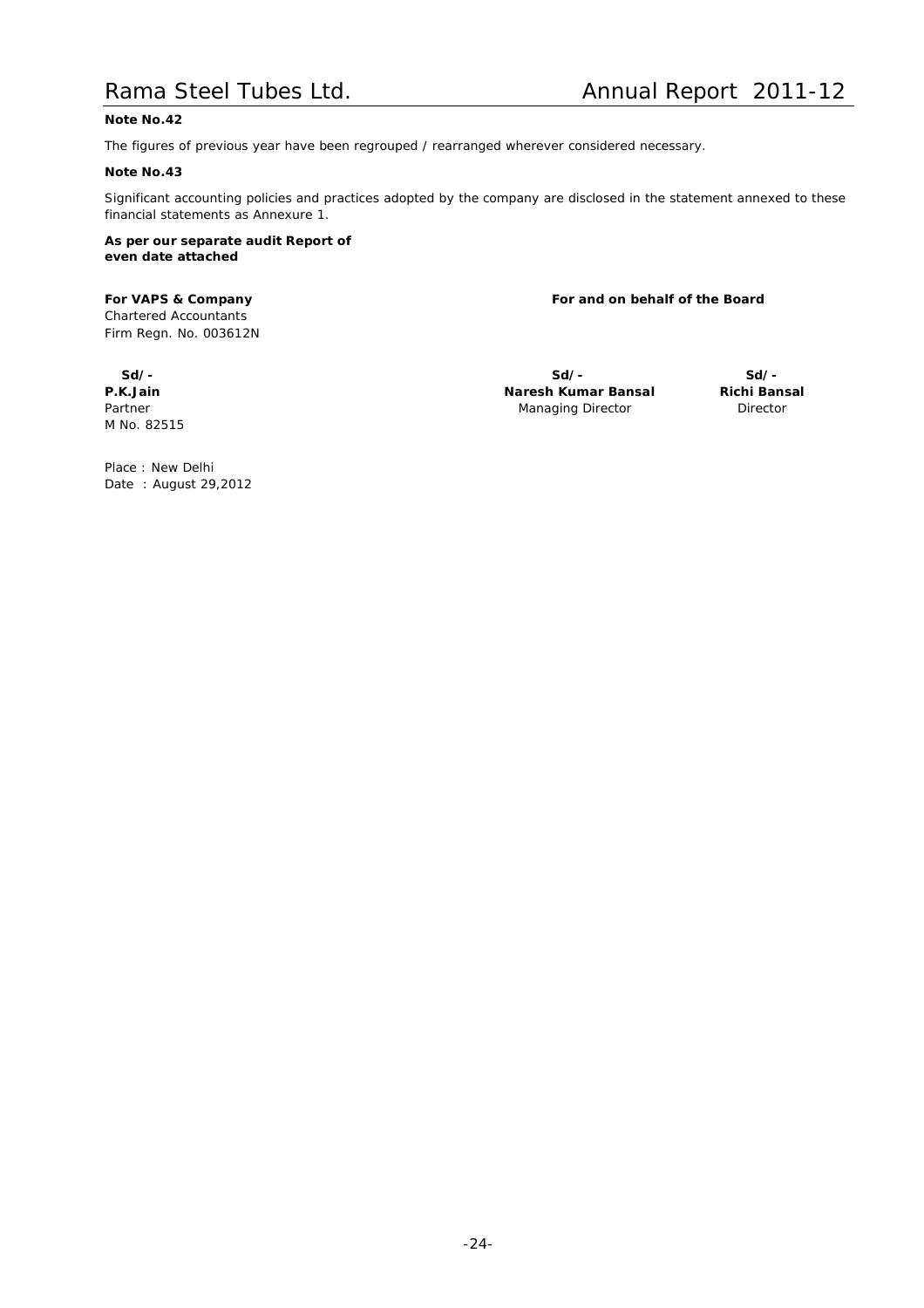### **Annexure 1**

### **Significant Accounting Policies**

### **1) Basis of Preparation of Financial Statement**

- a) The financial statements have been prepared under the historical cost convention on the basis of going concern and in accordance with the Accounting Standard 1 Referred to in section 211(3c) of the companies Act 1956.
- b) The company follows mercantile system of accounting and recognizes income and expenditure on accrual basis.

### **2) Fixed Assets**

- a) Fixed Assets are stated at cost net of duty credit availed less accumulated depreciation and impairments, if any. The cost includes cost of acquisition/construction, installation and preoperative expenditure including trial run expenses (net of revenue) and borrowing costs incurred during pre-operation period. Expenses incurred on capital assets are carried forward as capital work in progress at cost till the same are ready for use.
- b) Pre-operative expenses, including interest on borrowings for the capital goods, where applicable incurred till the capital goods are ready for commercial production, are treated as part of the cost of capital goods and capitalized.
- c) Machinery spares which are specific to particular item of fixed assets and whose use is irregular are capitalized as part of the cost of machinery

### **3) Impairment of Assets**

The Company recognizes all the losses as per Accounting Standard -28 due to the impairment of assets in the year of review of the physical conditions of the Assets and is measured by the amount by which, the carrying amount of the Assets exceeds the Fair Value of the Asset.

### **4) Depreciation**

Depreciation on fixed assets is provided on written down value basis at the rates specified under Schedule XIV of the Companies Act, 1956. Depreciation for assets purchased / sold during the period is proportionately charged.

### **5) Inventories Valuation**

Raw material is valued at cost (First in First Out basis) or nets realizable value whichever is lower. Finished Goods are valued at cost or net realizable value whichever is lower. Stock of Scrap is valued at net realizable value. Stock of Trading Goods is valued at Cost (Weighted Average/ First in First Out basis).

### **6) Foreign Exchange Transactions**

Foreign currency transactions are recorded at the rate of exchange prevailing on the date of transaction. All exchange differences are dealt within profit and loss account. Current assets and current liabilities in foreign currency outstanding at the year end are translated at the rate of exchange prevailing at the close of the year and resultant gains/losses are recognized in the profit and loss account of the year except in cases where they are covered by forward foreign exchange contracts in which cases these are translated at the contracted rates of exchange and the resultant gains/losses recognized in profit and loss account over the life of the contract.

### **7) Duties & Credits**

- a) Excise Duty is accounted for at the time of clearance of goods except closing stock of finished goods lying at the works.
- b) Cenvat Credit, to the extent available during the year, is adjusted towards cost of materials.
- c) Duty credit on export sales has been taken on accrued basis whether license has been issued after closing of the financial year.
- **8)** Sales are inclusive of excise duty and after deducting the trade discount and also sales tax applicable.

### **9) Retirement Benefits**

- a) The total accrued liability in respect of employees covered by the Payment of Gratuity Act, 1972, as actuarially determined in accordance with the relevant provisions of AS-15 issued by ICAI, and not provided for amounts to Rs.28,89,903/- (Previous Year Rs.25,69,684/-).
- b) Leave Encashment amounting to Rs.2,58,021/- (Previous Year Rs.1,91,909/-) has been not provided for.

### **10) Borrowing Cost**